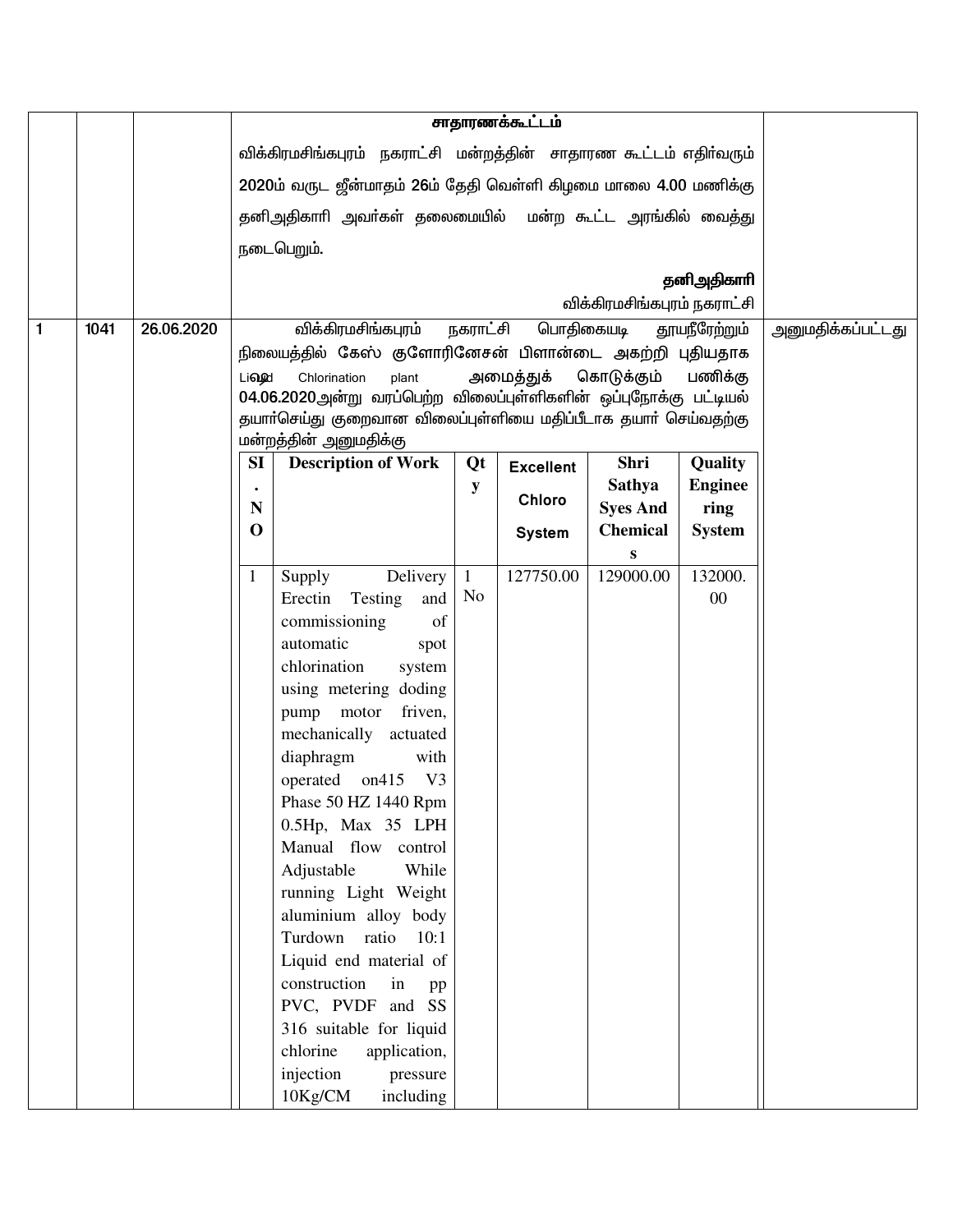|                | foot valve PP valve and  |                |          |          |                |  |
|----------------|--------------------------|----------------|----------|----------|----------------|--|
|                |                          |                |          |          |                |  |
|                | tubbibg connector for    |                |          |          |                |  |
|                | inlet and outlet anti    |                |          |          |                |  |
|                | siphon valve             |                |          |          |                |  |
| $\overline{2}$ | Supply<br>and<br>fixing  | 1 <sub>N</sub> | 20500.00 | 25000.00 | 24000.0        |  |
|                | automatic<br>cubicle     | $\overline{O}$ |          |          | $\overline{0}$ |  |
|                | starter having 9 amps    |                |          |          |                |  |
|                | contractor 10 amps 4     |                |          |          |                |  |
|                | MCB<br>pole<br>phase     |                |          |          |                |  |
|                | indicating<br>lamp       |                |          |          |                |  |
|                | Voltmeter with selctor   |                |          |          |                |  |
|                | switch<br>suto<br>manual |                |          |          |                |  |
|                | switch,<br>start<br>stop |                |          |          |                |  |
|                | buttons single phase     |                |          |          |                |  |
|                | cum phase reversal       |                |          |          |                |  |
|                | dry<br>preventer<br>run  |                |          |          |                |  |
|                | preventer nd necessary   |                |          |          |                |  |
|                | panel wiring.            |                |          |          |                |  |
| 3              | Supply and fixing an     | 1N             | 10100.00 | 10500.00 | 12000.0        |  |
|                | commissioning of flow    | $\overline{O}$ |          |          |                |  |
|                |                          |                |          |          | $\mathbf{0}$   |  |
|                | sensor having sensing    |                |          |          |                |  |
|                | with<br>SS3316spring     |                |          |          |                |  |
|                | actuated tong outer MS   |                |          |          |                |  |
|                | Body for auto operation  |                |          |          |                |  |
| $\overline{4}$ | Supply and delivery of   | 1N             | 54500.00 | 56000.00 | 60000.0        |  |
|                | 5000 Lts Polyethlene     | $\overline{O}$ |          |          | $\Omega$       |  |
|                | water storage tank to    |                |          |          |                |  |
|                | sodium<br>hold<br>hypo   |                |          |          |                |  |
|                | solution for approved    |                |          |          |                |  |
|                | brand, PVC Teflon tank   |                |          |          |                |  |
|                | nipples, Teflon hose     |                |          |          |                |  |
|                | collars and including    |                |          |          |                |  |
|                | necessary civil works    |                |          |          |                |  |
| 5              | Supply and laying of     | 1R             | 200.00   | 210.00   | 250.00         |  |
|                | 1.5 sq mm 4 core $M$     |                |          |          |                |  |
|                | copper armored cable     |                |          |          |                |  |
|                | 1100 v grade cable       |                |          |          |                |  |
| 6              | Supply and<br>laying     | 1R             | 220.00   | 250.00   | 240.00         |  |
|                | LDPE Hose Braided        | M              |          |          |                |  |
|                | hose suitable PP/PVC     |                |          |          |                |  |
|                | tubing<br>Connector      |                |          |          |                |  |
|                | Suitable ball valve and  |                |          |          |                |  |
|                | other Accessories        |                |          |          |                |  |
| 7              | Supply and delivery      | 1lit           | 16.40    | 17.50    | 18.50          |  |
|                | and filling of Sodium    | re             |          |          |                |  |
|                | Hypo Clorite solution    |                |          |          |                |  |
|                | (Bleaching<br>Liquid)    |                |          |          |                |  |
|                | Liquid Concentartinb     |                |          |          |                |  |
|                | power 4 to 6 % (Grade    |                |          |          |                |  |
|                | I) basis as per IS       |                |          |          |                |  |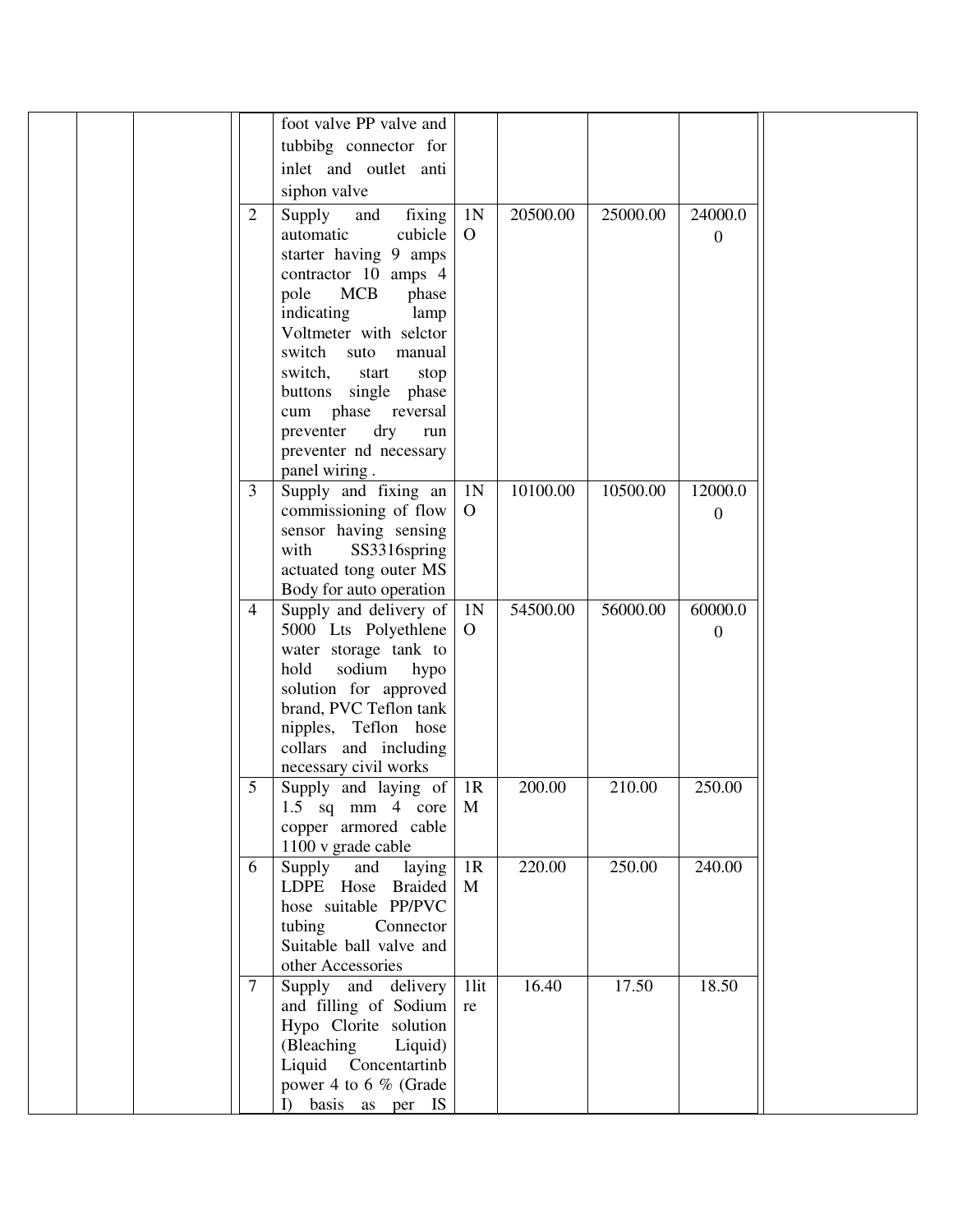|                |      |                 | 11673-1992<br>for<br>drinking<br>water<br>Chlorination including<br>taxes and duties and<br>transporting charges                                                                       |                                |                                  |                      |                          |                   |
|----------------|------|-----------------|----------------------------------------------------------------------------------------------------------------------------------------------------------------------------------------|--------------------------------|----------------------------------|----------------------|--------------------------|-------------------|
| $\overline{2}$ | 1042 |                 | விக்கிரமசிங்கபுரம் நகராட்சி 8 வது வார்டு மேலக்கொட்டாரம்                                                                                                                                |                                |                                  |                      |                          | அனுமதிக்கப்பட்டது |
|                |      |                 | மேல்நிவல நீர்தேக்க தொட்டியில் உள்ள                                                                                                                                                     |                                |                                  |                      | Lingd Chlorination plant |                   |
|                |      |                 | பழுது நீக்கம் செய்து கொடுக்கும் பணிக்கு<br>வரப்பெற்ற விலைப்புள்ளிகளின் ஒப்புநோக்கு பட்டியல் தயாா்செய்து<br>குறைவான விலைப்புள்ளியை மதிப்பீடாக தயார் செய்வதற்கு மன்றத்தின்<br>அனுமதிக்கு |                                |                                  |                      | 04.06.2020 அன்று         |                   |
|                |      | S               | <b>Description of Work</b>                                                                                                                                                             | Qty                            | <b>Excellent</b>                 | Shri                 | Quality                  |                   |
|                |      | I.<br>${\bf N}$ |                                                                                                                                                                                        |                                | <b>Chloro</b>                    | <b>Sathya</b>        | <b>Engineer</b>          |                   |
|                |      | $\mathbf 0$     |                                                                                                                                                                                        |                                | <b>System</b>                    | <b>Syes</b><br>And   | ing<br><b>System</b>     |                   |
|                |      |                 |                                                                                                                                                                                        |                                |                                  | Chemica<br><b>ls</b> |                          |                   |
|                |      | $\mathbf{1}$    | Supply of Head PP<br>With Accessories                                                                                                                                                  | $\mathbf{1}$<br>N <sub>o</sub> | 17400.00                         | 18000.00             | 15000.00                 |                   |
|                |      | 2               | Supply of NRV Valve<br>Spring and Ball With<br>Changes work.                                                                                                                           | 1 <sub>N</sub><br>$\mathbf{O}$ | 2500.00                          | 3600.00              | 3200.00                  |                   |
|                |      | 3               | Suction<br>Supply<br>of<br>valves<br>Seat<br>with<br>Accessories                                                                                                                       | 1 <sub>N</sub><br>$\mathbf{O}$ | 1800.00                          | 2200.00              | 2000.00                  |                   |
|                |      | 4               | Supply and changes of<br>Gear Oil                                                                                                                                                      | 1 <sub>N</sub><br>$\mathbf{O}$ | 750.00                           | 725.00               | 800.00                   |                   |
|                |      | 5               | Supply of Footwall<br>accessories<br>and<br>changes in PVC Items                                                                                                                       | 1 <sub>N</sub><br>$\mathbf{O}$ | 5400.00                          | 5500.00              | 6000.00                  |                   |
|                |      | 6               | Supply of PP fittings<br>for solution line                                                                                                                                             | 1 <sub>N</sub><br>$\mathbf{O}$ | 1200.00                          | 1400.00              | 1500.00                  |                   |
|                |      | 7               | Supply of Braided Hose<br>for Chlorine Solution<br>Line                                                                                                                                | 1R<br>M                        | 220.00                           | 225.00               | 300.00                   |                   |
|                |      | 8               | Supply and Changes of<br>PRV Accessories and<br>pump Diagram settings                                                                                                                  | 1 <sub>N</sub><br>$\Omega$     | 7800.00                          | 8000.00              | 8200.00                  |                   |
| 3              | 1043 |                 | விக்கிரமசிங்கபுரம்                                                                                                                                                                     | நகராட்சி                       | மூலம்                            |                      | பராமரிக்கப்படும்         | அனுமதிக்கப்பட்டது |
|                |      |                 | தெருவிளக்குகளுக்கு                                                                                                                                                                     | Automatic                      | On/Off Switch                    |                      | பொருத்திக்               |                   |
|                |      |                 | கொடுக்கம்<br>பணிக்கு                                                                                                                                                                   |                                | 29.05.2020 அன்று                 |                      | வரப்பெற்ற                |                   |
|                |      |                 | விலைப்புள்ளிகளின்<br>விலைப்புள்ளியை மதிப்பீடாக தயாா் செய்வதற்கு மன்றத்தின் அனுமதிக்கு                                                                                                  |                                | ஒப்புநோக்கு பட்டியல் தயாா்செய்து |                      | குறைவான                  |                   |
|                |      | SI.             | <b>Description of Work</b>                                                                                                                                                             | Qt                             | Sha                              | <b>Mahavee</b>       | <b>Malini</b>            |                   |
|                |      | N               |                                                                                                                                                                                        | $\mathbf y$                    |                                  | r                    | <b>Lighting</b>          |                   |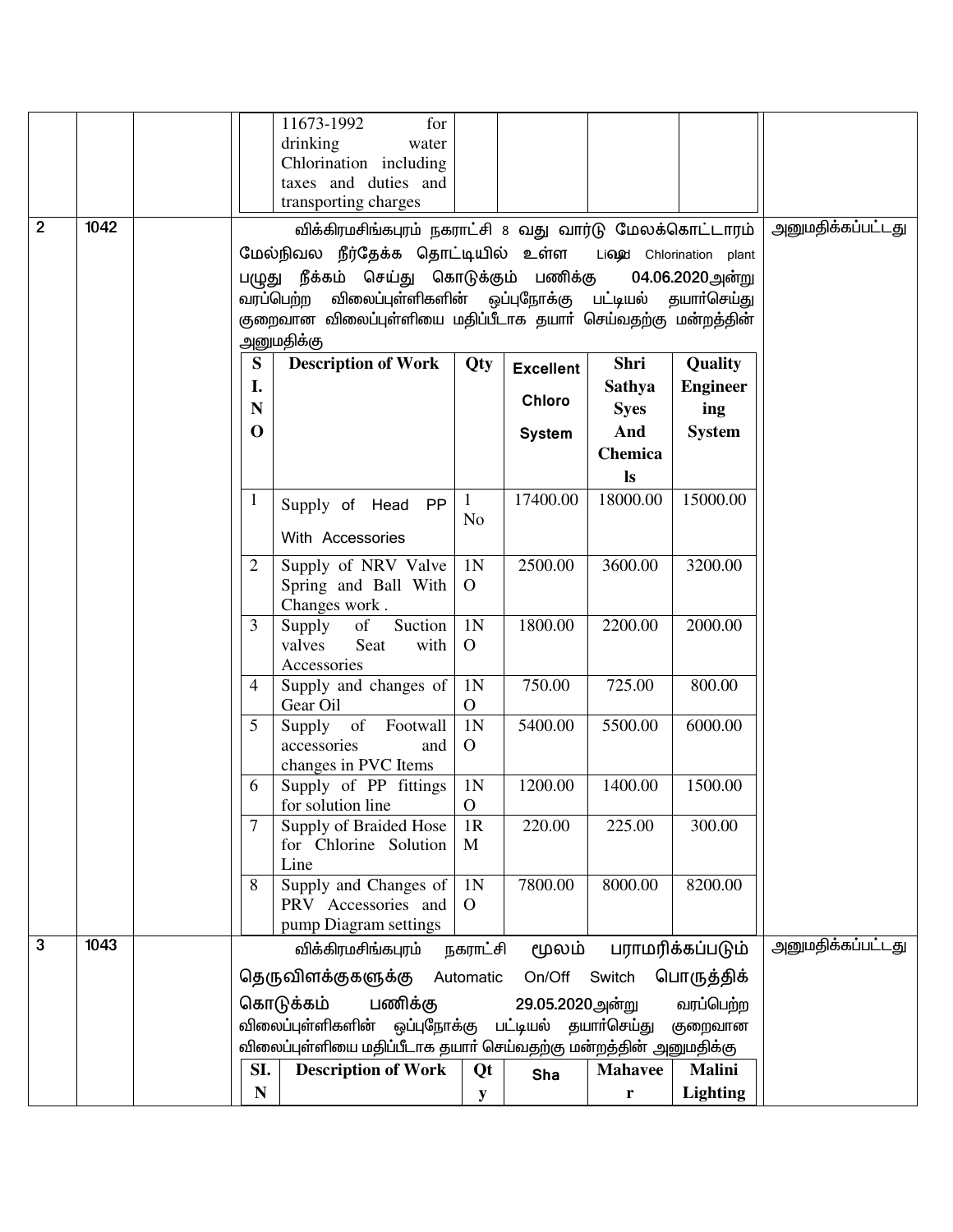|                |      | $\mathbf O$    |                                                                                                   |                                  | Changan             | Electrica     | & Co.,   |  |
|----------------|------|----------------|---------------------------------------------------------------------------------------------------|----------------------------------|---------------------|---------------|----------|--|
|                |      |                |                                                                                                   |                                  | lal                 | $\mathbf{ls}$ |          |  |
|                |      |                |                                                                                                   |                                  |                     |               |          |  |
|                |      |                |                                                                                                   |                                  | Jayanthil           |               |          |  |
|                |      |                |                                                                                                   |                                  | al Jain             |               |          |  |
|                |      | 1              | ON/Off<br>Automatic                                                                               | 1                                | 9960.00             | 10750.00      | 10000.00 |  |
|                |      |                | timer<br>Street<br>Light                                                                          | N <sub>o</sub>                   |                     |               |          |  |
|                |      |                | switch box with 24x7                                                                              |                                  |                     |               |          |  |
|                |      |                | programmable<br>hrs                                                                               |                                  |                     |               |          |  |
|                |      |                | digital<br>timer<br>clock                                                                         |                                  |                     |               |          |  |
|                |      |                | 40amps<br>$\overline{4}$<br>pole<br>contactor ith 220 Volt                                        |                                  |                     |               |          |  |
|                |      |                | coil, 32 amps Miniature                                                                           |                                  |                     |               |          |  |
|                |      |                | circuit<br>breaker,<br>32                                                                         |                                  |                     |               |          |  |
|                |      |                | amps neutral link LED                                                                             |                                  |                     |               |          |  |
|                |      |                | indicator Light fully                                                                             |                                  |                     |               |          |  |
|                |      |                | wired with fibre gloss                                                                            |                                  |                     |               |          |  |
|                |      |                | wire in a powder coated                                                                           |                                  |                     |               |          |  |
|                |      |                | box with lock and key                                                                             |                                  |                     |               |          |  |
|                |      |                | arrangements<br>and                                                                               |                                  |                     |               |          |  |
|                |      |                | necessary champs and                                                                              |                                  |                     |               |          |  |
|                |      |                | angles with bolts and                                                                             |                                  |                     |               |          |  |
|                |      |                | nuts etc complete                                                                                 |                                  |                     |               |          |  |
|                |      | $\overline{2}$ | Fixing Charges<br>for<br>timer box including                                                      | 1 <sub>N</sub><br>$\overline{O}$ | 1000.00             | 1250.00       | 1000.00  |  |
|                |      |                | labour, transportation,                                                                           |                                  |                     |               |          |  |
|                |      |                | necessary length oif                                                                              |                                  |                     |               |          |  |
|                |      |                | CTS copper wire and                                                                               |                                  |                     |               |          |  |
|                |      |                | metal spring hose etc<br>comlete.                                                                 |                                  |                     |               |          |  |
| $\overline{4}$ | 1044 |                | விக்கிரமசிங்கபுரம் நகராட்சியில் பொதுசுகாதாரப் பிரிவில் அனுமதிக்கப்பட்டது                          |                                  |                     |               |          |  |
|                |      |                | மேற்கொள்ளப்படும்                                                                                  |                                  | திடக்கழிவு மேலாண்மை |               | பணிக்கு  |  |
|                |      |                | பயன்படுத்தப்படும் மினி                                                                            |                                  | லாரி<br>மற்றும்     | டாட்டா        | ஏஸ்      |  |
|                |      |                | ஆட்டோக்களுக்கு ஓட்டுநர்கள் ஓப்பந்த அடிப்படையில் பணியாற்றி                                         |                                  |                     |               |          |  |
|                |      |                | வருகின்றனர்.மேற்படி                                                                               | ஓப்பந்த                          | காலம்               | 07/2020       | உடன்     |  |
|                |      |                | முடிவடைவதால், அடுத்த ஆண்டுக்கு ஓப்பந்த அடிப்படையில்                                               |                                  |                     |               |          |  |
|                |      |                | ஓட்டுநர்கள் சப்ளை செய்யவும் மேலும்,பொதுநுகாதாரப் பிரிவில்                                         |                                  |                     |               |          |  |
|                |      |                | தற்போது துப்புரவு மேற்பார்வையாளர் ஓருவர் மற்றும் துப்புரவு                                        |                                  |                     |               |          |  |
|                |      | மற்றும்        | ஆய்வர் ஓருவர் மட்டும் உள்ளதால், பிறப்பு இறப்பு பதிவு செய்தல்<br>அரசுக்கு அறிக்கை அனுப்புதல் போன்ற |                                  |                     |               | பணிகள்   |  |
|                |      |                | மேற்கொள்ள கூடுதலாக ஓரு கணிணி தெரிந்த நபர் நியமனம்                                                 |                                  |                     |               |          |  |
|                |      |                | செய்து தரக்கோரியும், இந்நகராட்சி துப்புரவு ஆய்வாளர் அறிக்கை                                       |                                  |                     |               |          |  |
|                |      |                | சமர்ப்பித்துள்ளார். அதன் அடிப்படையில் ஓப்பந்த முறையில்                                            |                                  |                     |               |          |  |
|                |      |                | ஓட்டுநர்கள் 11 எண்ணம் மற்றும் கணிணி அலுவலர் 1 எண்ணம்                                              |                                  |                     |               |          |  |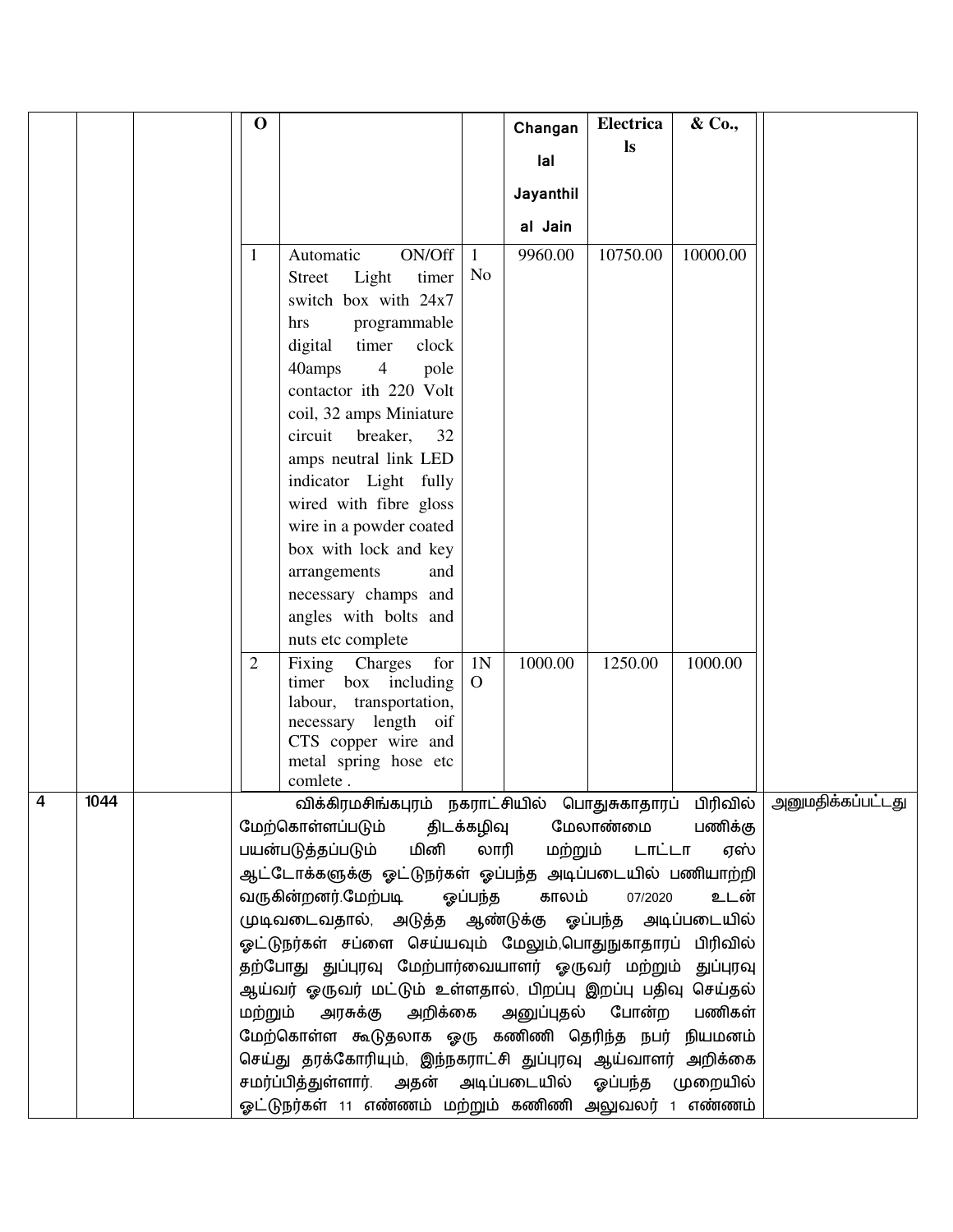|   |      |                                                                                                                                                                                                                                                         | சப்ளை செய்திட இந்நகராட்சி பணி மேற்பார்வையாளர் அவர்களால்<br>தயார் செய்யப்பட்ட மதிப்பீட்டு தொகை ரூ.22.70/- இலட்சத்திற்கு<br>மன்ற அனுமதி வேண்டியும், செலவினத்தை இந்நகராட்சி பொது<br>நிதியில் இருந்து மேற்கொள்ளவும், பணி மேற்கொள்ள வேண்டி<br>ஓப்பந்தப்புள்ளி கோரவும் மன்றத்திள் அனுமதிக்கு.                                                                                                                                                                        |                                                                                                                |                                                                                             |                          |
|---|------|---------------------------------------------------------------------------------------------------------------------------------------------------------------------------------------------------------------------------------------------------------|----------------------------------------------------------------------------------------------------------------------------------------------------------------------------------------------------------------------------------------------------------------------------------------------------------------------------------------------------------------------------------------------------------------------------------------------------------------|----------------------------------------------------------------------------------------------------------------|---------------------------------------------------------------------------------------------|--------------------------|
| 5 | 1045 | கண்ட பணிகள் செய்து முடிப்பதற்கு 24.06.2020ம் தேதி ஒப்பந்தபுள்ளி<br>கோரப்பட்டதில்<br>ஒப்பந்தபுள்ளி கொடுத்துள்ள திரு.P. மாடசாமி, ஒப்பந்தகாரா், திருநெல்வேலி<br>அவா்களின் ஒப்பந்தபுள்ளியை ஒப்புக்கொண்டு வேலை உத்திரவு வழங்க<br>மன்றத்தின் அனுமதிக்கு.<br>ഖ | அனுமதிக்கப்பட்டது                                                                                                                                                                                                                                                                                                                                                                                                                                              |                                                                                                                |                                                                                             |                          |
|   |      | எண்<br>$\mathbf 1$                                                                                                                                                                                                                                      | பணியின் பெயர்<br>விக்கிரமசிங்கபுரம் நகராட்சி 9<br>வது வாா்டு பாபநாசம் கோவில்<br>முன்புறம் உள்ள சாலையில்<br>பேவா் பிளாக் சாலை அமை <u>க்க</u> ு<br>மேம்பாடு செய்யும் பணி<br>(மதிப்பீடு ரூ 28.50 இலட்சம்)<br><u>ரு.க.எண்:621/2020/இ1)</u>                                                                                                                                                                                                                         | ஒப்பந்ததாரா் <br>பெயர்<br>திரு.ப.மாட<br>சாமி,<br>பாளையங்<br>காட்டை.<br>திரு.<br>T.பிரம்மநா<br>யகம்,<br>பத்தமடை | விகித<br>விவரம்<br>0.11%<br>மதிப்பீட்டை<br>விட குறைவு<br>0.21%<br>மதிப்பீட்டை<br>விட அதிகம் |                          |
| 6 | 1046 | எஎ                                                                                                                                                                                                                                                      | விக்கிரமசிங்கபுரம் நகராட்சியில் பொது நிதி 2020-21ன் கீழ், கீழ்<br>கண்ட பணிகள் செய்து முடிப்பதற்கு 24.06.2020ம் தேதி ஒப்பந்தபுள்ளி<br>வரப்பெற்ற<br>கோரப்பட்டதில்<br>இரு<br>ஒப்பந்தபுள்ளி கொடுத்துள்ள திரு.P. மாடசாமி, ஒப்பந்தகாரா், திருநெல்வேலி<br>அவா்களின் ஒப்பந்தபுள்ளியை ஒப்புக்கொண்டு வேலை உத்திரவு வழங்க<br>மன்றத்தின் அனுமதிக்கு.<br>பணியின் பெயர்<br>விக்கிரமசிங்கபுரம் நகராட்சி 10 வது<br>வார்டு பழைய பாபநாசம் சாலையில்<br>தாா் சாலை அமைத்து மேம்பாடு | ஒப்பந்தபுள்ளிகளில்<br>ஓப்பந்ததாரா்<br>பெயர்<br>திரு.ப.மாடச<br>ாமி.<br>பாளையங்                                  | குறைவான<br><u>மதிப்பீட்டு</u><br>விகித விவரம்<br>0.15% மதிப்பீட்எ<br>விட குறைவு             | <u>அனுமதிக்கப்பட்டது</u> |
|   |      |                                                                                                                                                                                                                                                         | செய்யும் பணி<br>(மதிப்பீடு ரூ 29.00 இலட்சம்)<br>(ந.க.எண்:621/2020/இ1)                                                                                                                                                                                                                                                                                                                                                                                          | காட்டை.<br>திரு.<br>T.பிரம்மநாய<br>கம்,<br>பத்தமடை                                                             | 0.13%<br>மதிப்பீட்டை<br>விட அதிகம்                                                          |                          |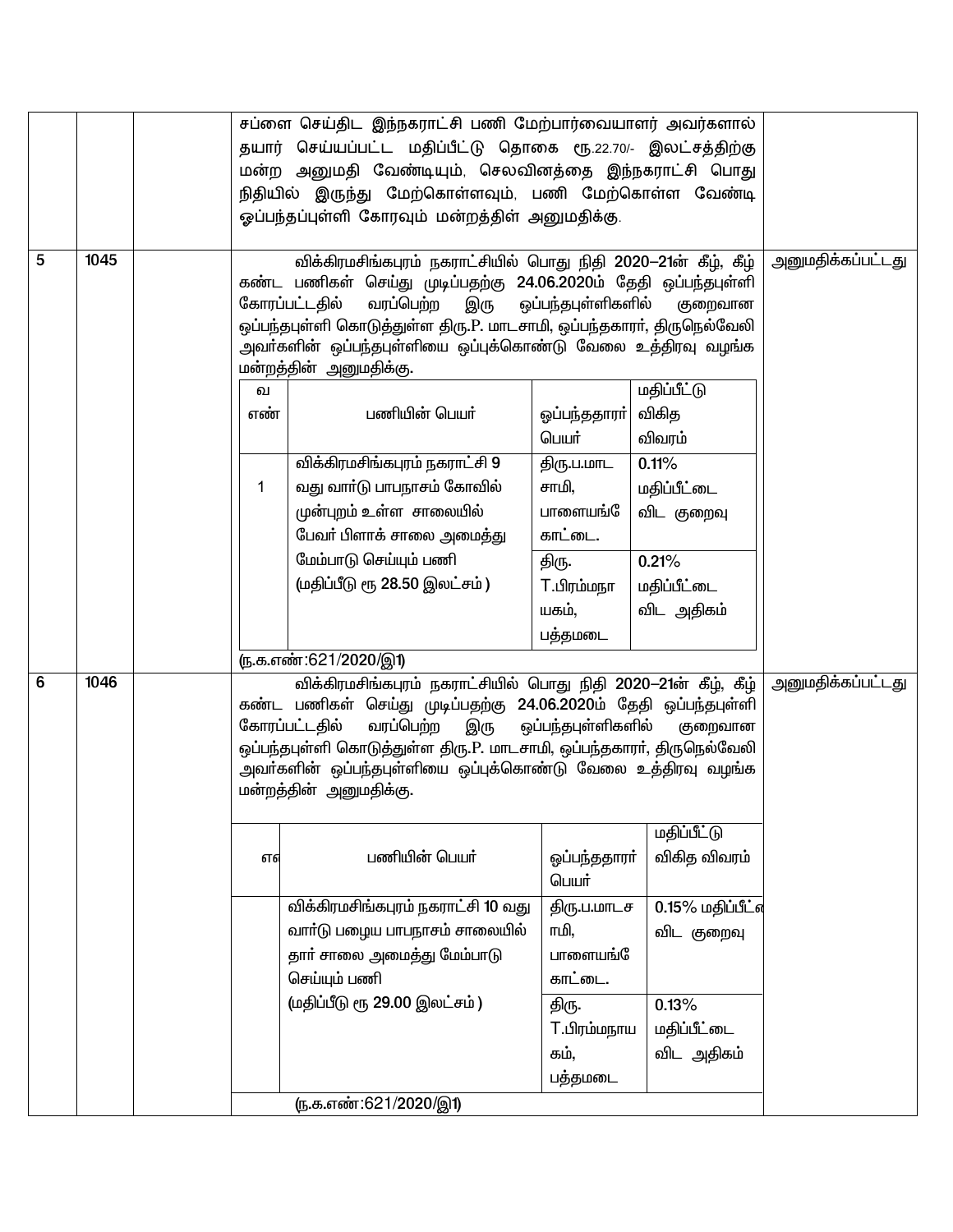| $\overline{7}$ | 1047 |         | <u>அனுமதிக்கப்பட்டது</u>                                                                                                          |                       |                          |                          |
|----------------|------|---------|-----------------------------------------------------------------------------------------------------------------------------------|-----------------------|--------------------------|--------------------------|
|                |      |         | விக்கிரமசிங்கபுரம் நகராட்சியில் பொது நிதி 2020—21ன் கீழ், கீழ்<br>கண்ட பணிகள் செய்து முடிப்பதற்கு 24.06.2020ம் தேதி ஒப்பந்தபுள்ளி |                       |                          |                          |
|                |      |         | வரப்பெற்ற<br>கோரப்பட்டதில்<br>ஒப்பந்தபுள்ளிகளில்<br>இரு                                                                           |                       |                          |                          |
|                |      |         | ஒப்பந்தபுள்ளி கொடுத்துள்ள திரு.P. மாடசாமி, ஒப்பந்தகாரா், திருநெல்வேலி                                                             |                       |                          |                          |
|                |      |         | அவா்களின் ஒப்பந்தபுள்ளியை ஒப்புக்கொண்டு வேலை உத்திரவு வழங்க                                                                       |                       |                          |                          |
|                |      |         | மன்றத்தின் அனுமதிக்கு.                                                                                                            |                       |                          |                          |
|                |      | வ       | பணியின் பெயர்                                                                                                                     |                       | மதிப்பீட்டு              |                          |
|                |      | எண்     |                                                                                                                                   | ஒப்பந்ததாரா்<br>பெயர் | விகித<br>விவரம்          |                          |
|                |      |         | விக்கிரமசிங்கபுரம் நகராட்சி 9                                                                                                     |                       | 0.15%                    |                          |
|                |      | 1       | வது வாா்டு பாபநாசம் கோவில்                                                                                                        | திரு.ப.மாடச<br>ாமி,   | மதிப்பீட்டை              |                          |
|                |      |         | கோவில் பின்புறம், தென்புறம்                                                                                                       | பாளையங்               |                          |                          |
|                |      |         | மற்றும் மருதுபாண்டி மண்டபம்                                                                                                       | காட்டை.               | விட குறைவு               |                          |
|                |      |         | பின்புறம் சாலையில் தார் சாலை                                                                                                      | திரு.                 | 0.12%                    |                          |
|                |      |         | அமைத்து மேம்பாடு செய்யும்                                                                                                         | T.பிரம்மநாய           | மதிப்பீட்டை              |                          |
|                |      |         | பணி                                                                                                                               | கம்,                  | விட அதிகம்               |                          |
|                |      |         | (மதிப்பீடு ரூ 28.00 இலட்சம்)                                                                                                      | பத்தமடை               |                          |                          |
|                |      |         | <u>ரு.க.எண்:621/2020/இ1)</u>                                                                                                      |                       |                          |                          |
| 8              | 1048 |         | விக்கிரமசிங்கபுரம் நகராட்சி அலுவலகப்                                                                                              |                       | பயன்பாட்டில்             | <u>அனுமதிக்கப்பட்டது</u> |
|                |      | உள்ள    | கணிணிகளுக்குரிய                                                                                                                   | இரண்டு<br><b>UPS</b>  | எண்ணம்                   |                          |
|                |      |         | பழுதடைந்துள்ளது.இதனால் அலுவலகத்தில் உள்ள கணிணிகள்                                                                                 |                       |                          |                          |
|                |      |         | மின்வெட்டு நேரத்தில் பயன்படுத்த இயலவில்லை மற்றும் வதல்                                                                            |                       |                          |                          |
|                |      | மையமும் | செயல்படாத<br>நிலை                                                                                                                 | ஏற்படுகிறது.          | இதனால்                   |                          |
|                |      |         | கணிணிகளும் பழுதடையும் நிலை ஏற்படுவதால், அதனை உடன்                                                                                 |                       |                          |                          |
|                |      |         | சரி செய்ய வேண்டி, புள்ளி விவரக்குறிப்பாளர் அறிக்கையின்படி                                                                         |                       |                          |                          |
|                |      | அலுவலக  | கணிணிகளுக்கு                                                                                                                      | வருடாந்திர            | பராமரிப்பு<br>பணி        |                          |
|                |      |         | மேற்கொள்ளும் நிறுவனமான M/s.Pegasus services நிறுவனம் மூலம்                                                                        |                       |                          |                          |
|                |      |         | பணி மேற்கொள்ள மன்றத்தின் அனுமதிக்கு. மேலும் இந்நகராட்சி                                                                           |                       |                          |                          |
|                |      |         | அலுவலக கணிணிகளுக்கு ANTI VIRUS Software போடுவதற்க்கும்                                                                            |                       |                          |                          |
|                |      |         | இதர பணிகள் மேற்கொண்டமைக்கும் மன்றத்தின் ஓப்புதலுக்கு                                                                              |                       |                          |                          |
|                |      |         | மற்றும் அதற்கான செலவினத் தொகை ரூ. 27470/- மட்டும்                                                                                 |                       |                          |                          |
|                |      |         | இந்நகராட்சி பொதுநிதியில் இருந்து செலவு மேற்கொள்ளவும்                                                                              |                       |                          |                          |
|                |      |         | மன்றத்தின் அனுமதிக்கு                                                                                                             |                       |                          |                          |
| 9              | 1049 |         | விக்கிரமசிங்கபுரம் நகராட்சி பகுதி 21 வார்டுகளுக்கும்                                                                              |                       | <u>அனுமதிக்கப்பட்டது</u> |                          |
|                |      |         | இந்நகராட்சி மூலம் சீரான குடிநீர் விநியோகம் செய்யப்பட்டு                                                                           |                       |                          |                          |
|                |      |         | வருகிறது. இந்நகராட்சி மூலம் 12 மேல்நிலை நீர் தேக்கத்                                                                              |                       |                          |                          |
|                |      |         | தொட்டி அமைத்து பராமரிப்பு செய்யப்பட்டு வருகிறது.                                                                                  |                       |                          |                          |
|                |      |         | தற்போது இந்நகராட்சி பகுதி டாணா மேல் நிலை நீர் தேக்க                                                                               |                       |                          |                          |
|                |      |         | தொட்டியானது பாபநாசம் மெயின் ரோட்டில்                                                                                              |                       |                          |                          |
|                |      |         | அமைந்துள்ளது, அதனை சுற்றி சுற்று சுவர் இல்லாத                                                                                     |                       |                          |                          |
|                |      |         | காரணத்தால் இரவு நேரங்களில் பாதுகாப்பின்றி                                                                                         |                       |                          |                          |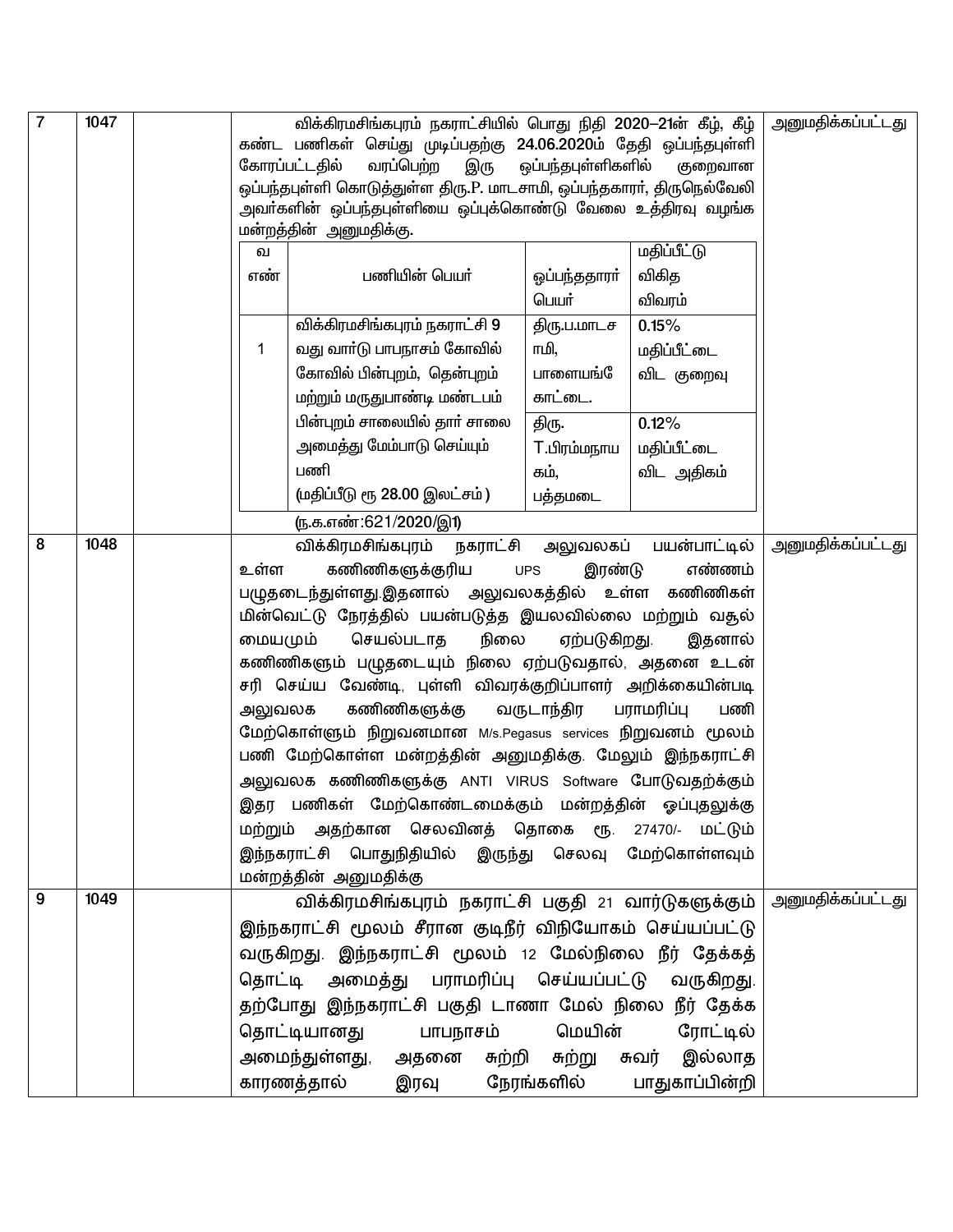|    |      | கருதப்படுகிறது. எனவே நீர்தேக்க தொட்டி சுற்றி சுற்று சுவர்            |                          |
|----|------|----------------------------------------------------------------------|--------------------------|
|    |      | அமைக்க இந்நகராட்சி பணி மேற்பார்வையாளர் அவர்களால்                     |                          |
|    |      | தயார் செய்யப்பட்டுள்ள மதிப்பீட்டுத் தொகை<br>ሮҦ.10.00                 |                          |
|    |      | இலட்சத்திற்கு மன்ற அனுமதி வேண்டியும், செலவினத்தை                     |                          |
|    |      | இந்நகராட்சி குடிநீர் திட்ட நிதியில் இருந்து மேற்கொள்ளவும்            |                          |
|    |      | மன்றத்தின் அனுமதிக்கு                                                |                          |
| 10 | 1050 | விக்கிரமசிங்கபுரம் நகராட்சி பகுதியில் இந்நகராட்சி  அனுமதிக்கப்பட்டது |                          |
|    |      | மூலம் 6 இடங்களில் உயர் கோபுர<br>மின்<br>விளக்கு                      |                          |
|    |      | அமைக்கப்பட்டும், தெருவிளக்குகள் பராமரிக்கப்பட்டு                     |                          |
|    |      | வருகிறது. பொது மக்கள் நலன் கருதியும், மின்சாரம்                      |                          |
|    |      | சிக்கனம் கருதியும் இந்நகர் பகுதியில் சில<br>முக்கிய                  |                          |
|    |      | இடங்களில் ஏற்கனவே உள்ள தெருவிளக்குகளை அகற்றி                         |                          |
|    |      | விட்டு புதிய LED மின் விளக்குகள் பொருத்த இந்நகராட்சி                 |                          |
|    |      | பணி மேற்பார்வையாளர் அவர்களின் அறிக்கையின் படி                        |                          |
|    |      | தயார் செய்யப்பட்டுள்ள மதிப்பீட்டுத் தொகை<br>€Ҧ.5.80/-                |                          |
|    |      | இலட்சத்திற்கு மன்ற அனுமதி வேண்டியும்,<br>பணி                         |                          |
|    |      |                                                                      |                          |
|    |      | மேற்கொள்ளவும், செலவினத்தை இந்நகராட்சி பொது                           |                          |
|    |      | நிதியில் இருந்து செலவு மேற்கொள்ளவும் மன்றத்தின்                      |                          |
|    |      | அனுமதிக்கு                                                           |                          |
| 11 | 1051 | விக்கிரமசிங்கபுரம் நகராட்சி பகுதி 21 வார்டுகளுக்கும்                 | <u>அனுமதிக்கப்பட்டது</u> |
|    |      | இந்நகராட்சி மூலம் பொது மக்களுக்கு சீரான குடிநீர்                     |                          |
|    |      | விநியோகம் செய்யப்பட்டு வருகிறது. இந்நகர் பகுதிகளில்                  |                          |
|    |      | உள்ள வார்டு எண் 3,12,13,14 மற்றும் 21<br>வார்டு<br>வது               |                          |
|    |      | பகுதிகளில் குடிநீர் விநியோகம் சீராக வருவதில்லை என                    |                          |
|    |      | பொது மக்களிடமிருந்து புகார்கள் வந்துள்ளன. மேற்கண்ட                   |                          |
|    |      | இடங்கள் தல அய்வு மேற்கொள்ளப்பட்டதில், குடிநீர்                       |                          |
|    |      | விநியோக குழாய்கள் பழுதடைந்துள்ளது<br>பணி<br>என                       |                          |
|    |      | மேற்பார்வையாளர் மற்றும் இந்நகராட்சி பொருத்துனர்                      |                          |
|    |      | அவர்களால் அறிக்கை சமர்ப்பிக்கப்பட்டுள்ளது.எனவே பொது                  |                          |
|    |      | மக்கள் நலன் கருதியும், குடிநீர் அவசர அவசியம் கருதியும்               |                          |
|    |      | மேற்கண்ட இடங்களில் உள்ள<br>குடிநீர்<br>விநியோக                       |                          |
|    |      | குழாய்களை மாற்றி அமைக்கவும், அதற்கான தயார்                           |                          |
|    |      | செய்யப்பட்டுள்ள மதிப்பீட்டுத் தொகை<br>€Ҧ.5,50/-                      |                          |
|    |      |                                                                      |                          |
|    |      | இலட்சத்திற்கு மன்ற அனுமதி வேண்டியும், செலவினத்தை                     |                          |
|    |      | இந்நகராட்சி குடிநீர் திட்ட நிதியில் இருந்து செலவினம்                 |                          |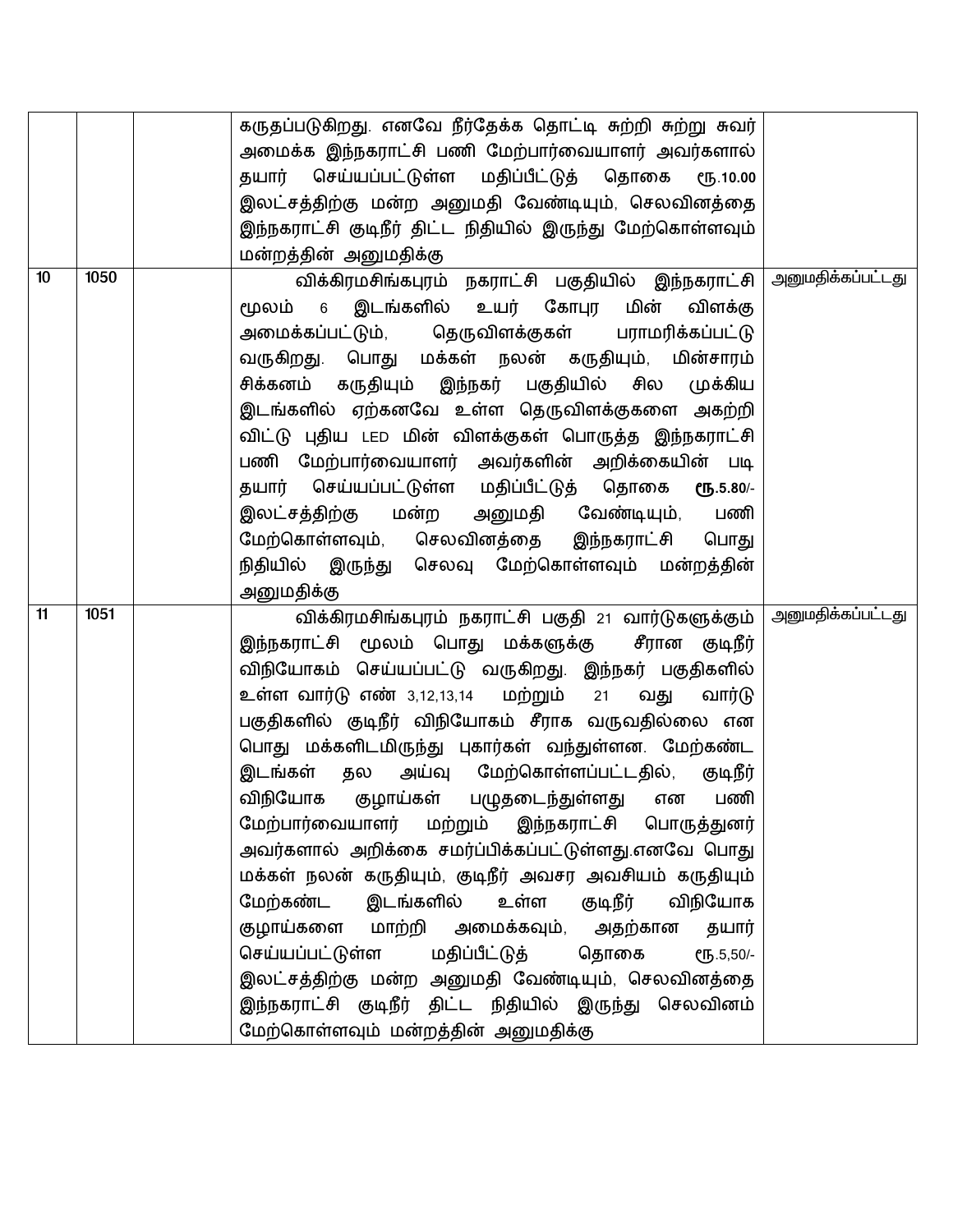| 12 | 1052 | விக்கிரமசிங்கபுரம் நகராட்சி பகுதி 21 வார்டுகளுக்கும்   அனுமதிக்கப்பட்டது |                          |
|----|------|--------------------------------------------------------------------------|--------------------------|
|    |      | இந்நகராட்சி மூலம் பொது மக்களுக்கு  சீரான குடிநீர்                        |                          |
|    |      | விநியோகம் செய்யப்பட்டு வருகிறது. இந்நகராட்சி                             |                          |
|    |      | வம்பளந்தான் பாறை தரை மட்ட நீர் தேக்கத் தொட்டி                            |                          |
|    |      | முதல் 17 வது வார்டு மேட்டுத் தங்ககம்மன் கோவில் மேல்                      |                          |
|    |      | நிலை நீர் தேக்க தொட்டிக்கு செல்லும் குடிநீர் விநியோக                     |                          |
|    |      | மெயின் குழாயில் பழுதடைந்துள்ளதால், மேற்கண்ட                              |                          |
|    |      | மேல்நிலை நீர் தேக்க தொட்டியில் இருந்து விநியோகம்                         |                          |
|    |      | செய்யப்படும் குடிநீர் சீராக<br>பொது மக்களுக்கு                           |                          |
|    |      | செல்வதில்லை. எனவே பொது மக்கள் நலன் கருதியும்,                            |                          |
|    |      | அவசியம் கருதியும்<br>குடிநீர்<br>மேற்கண்ட<br>அவசர                        |                          |
|    |      | பழுதடைந்துள்ள மெயின் விநியோக குழாயினை மாற்றி                             |                          |
|    |      | புதியதாக மெயின் குடிநீர் விநியோக பம்பிங் மெயின்                          |                          |
|    |      | அமைக்க தயார் செய்யப்பட்டுள்ள மதிப்பீட்டுத் தொகை                          |                          |
|    |      | ரூ.175000/- க்கு மன்ற அனுமதி வேண்டியும், செலவினத்தை                      |                          |
|    |      | குடிநீர்<br>இந்நகராட்சி<br>திட்ட<br>நிதியில்<br>இருந்து                  |                          |
|    |      | மேற்கொள்ளவும் மன்றத்தின் அனுமதிக்கு                                      |                          |
| 13 | 1053 | வார்டு<br>விக்கிரமசிங்கபுரம் நகராட்சி<br>8வது                            | <u>அனுமதிக்கப்பட்டது</u> |
|    |      | மேலக்கொட்டாரம் மேல் நிலை நீர்தேக்க தொட்டியில்                            |                          |
|    |      | எனவே<br>உள்ள Liஷு Chlorination plant பழுதடைந்துள்ளது.                    |                          |
|    |      | குடிநீர் அத்தியாவசியத்தை கருதிற் கொண்டு உடன்                             |                          |
|    |      | பழுதுகளை சரி செய்ய வேண்டி இந்நகராட்சி பணி                                |                          |
|    |      | மேற்பார்வையாளர் அவகளால் தயார் செய்யப்பட்டுள்ள                            |                          |
|    |      | மதிப்பீடு ரூ.1.20/- இலட்சத்திற்கு மன்ற அனுமதி                            |                          |
|    |      | வேண்டியும், பணி மேற்கொள்ளவும், செலவினத்தை                                |                          |
|    |      | இந்நகராட்சி குடிநீர் திட்ட நிதியில் இருந்து மேற்கொள்ளவும்                |                          |
|    |      | மன்றத்தின் அனுமதிக்கு                                                    |                          |
| 14 | 1054 | விக்கிரமசிங்கபுரம் நகராட்சி பொதிகையடி நீரேற்று                           | <u>அனுமதிக்கப்பட்டது</u> |
|    |      | நிலையத்தின் பொதுமக்களின் நலன் கருதி விநியோகம்                            |                          |
|    |      | செய்யப்படும் குடிநீரில் கோளரீன் கலப்பதற்கு ஏதுவாக பஷ்                    |                          |
|    |      | மேற்பார்வையாளர்<br>Chlorination plant அமைக்க<br>பணி                      |                          |
|    |      | அவகளால் தயார் செய்யப்பட்டுள்ள மதிப்பீடு ரூ.10.00/-                       |                          |
|    |      | மன்ற அனுமதி வேண்டியும்,<br>இலட்சத்திற்கு<br>பணி                          |                          |
|    |      | மேற்கொள்ளவும், செலவினத்தை இந்நகராட்சி குடிநீர் திட்ட                     |                          |
|    |      | நிதியில் இருந்து மேற்கொள்ளவும் மன்றத்தின் அனுமதிக்கு                     |                          |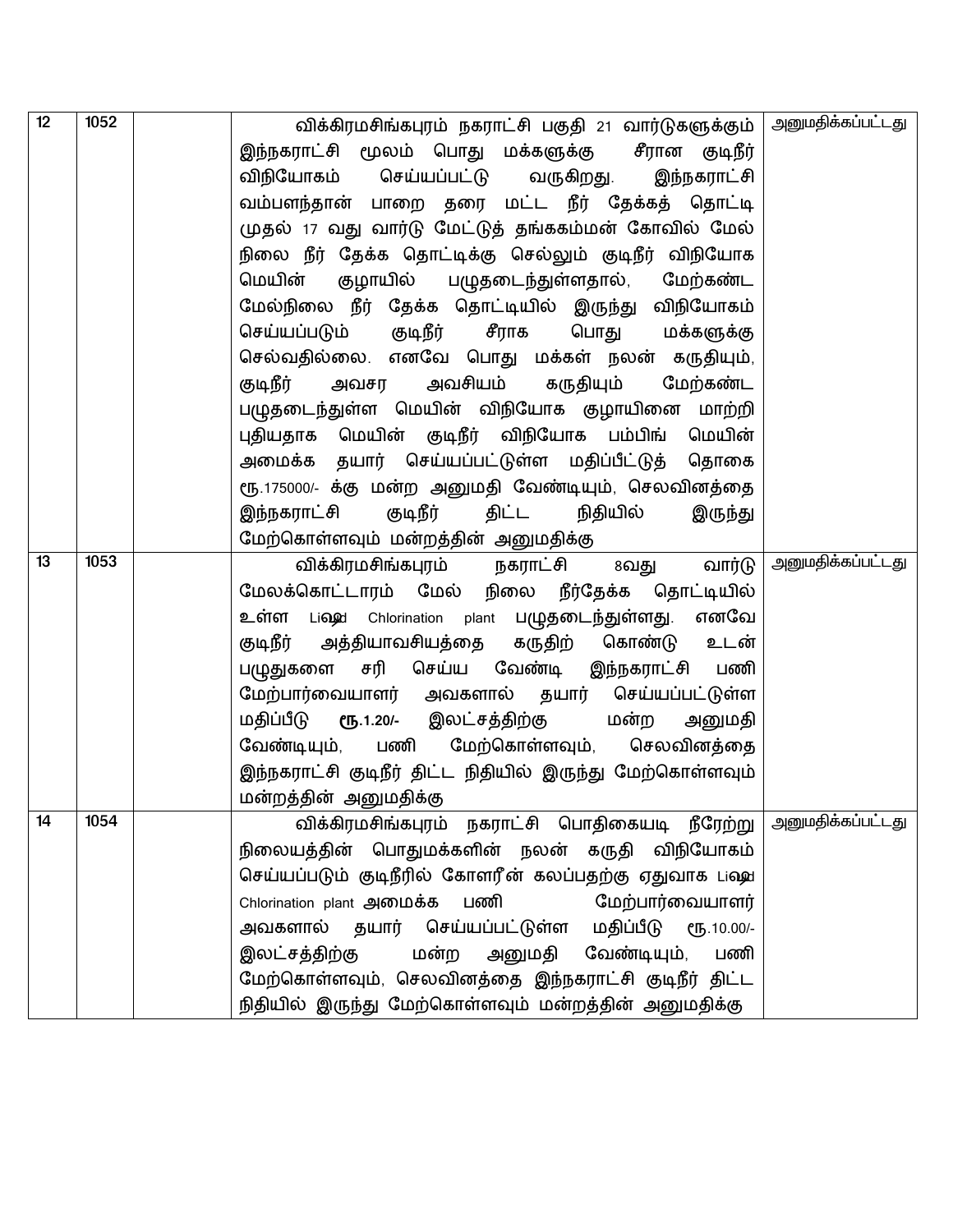| $\overline{15}$ | 1055 | விக்கிரமசிங்கபுரம்<br>நகராட்சி                                                       |                 | மூலம்       | இந்நகர்       | <u>அனுமதிக்கப்பட்டது</u> |
|-----------------|------|--------------------------------------------------------------------------------------|-----------------|-------------|---------------|--------------------------|
|                 |      | பகுதிகளில்<br>உள்ள<br>21                                                             | வார்டுகளுக்கும் |             | பொதுமக்கள்    |                          |
|                 |      | பயன்பாட்டிற்காக<br>தெருவிளக்குகள்                                                    |                 |             | அமைக்கப்பட்டு |                          |
|                 |      | பராமரிப்புபணி மேற்கொள்ளப்பட்டு                                                       |                 |             | வருகிறது.     |                          |
|                 |      | மின்கம்பங்களில் Automatic On/ Off switch                                             |                 |             | பொருத்திட     |                          |
|                 |      | வேண்டி இந்நகராட்சிபணி மேற்பார்வையாளர் அவர்களால்                                      |                 |             |               |                          |
|                 |      | தயார் செய்யப்பட்டுள்ள மதிப்பீட்டுத் தொககை ரூ.9.92/-                                  |                 |             |               |                          |
|                 |      | இலட்சத்திற்கு அனுமதி வேண்டியும், பணி மேற்கொள்ளவும்                                   |                 |             |               |                          |
|                 |      | அதற்கான செலவினத்தை இந்நகராட்சி பொது<br>மற்றும்                                       |                 |             |               |                          |
|                 |      | நிதியில் இருந்து மேற்கொள்ளவும் மன்றத்தின் அனுமதிக்கு                                 |                 |             |               |                          |
| 16              | 1056 | விக்கிரமசிங்கபுரம் நகராட்சியில் பதிவு                                                |                 |             | பெற்ற         | <u>அனுமதிக்கப்பட்டது</u> |
|                 |      | ஓப்பந்ததராக உள்ள திரு செல்வின்துறை என்பவர் தனது                                      |                 |             |               |                          |
|                 |      | பட்டியல் தொகையில் பிடித்தம் செய்யப்பட்டுள்ள வைப்புத்                                 |                 |             |               |                          |
|                 |      | தொகைகளை திரும்ப வழங்கும் படி கேட்டுக்கொண்டுள்ளார்.                                   |                 |             |               |                          |
|                 |      | மேற்படி விண்ணப்பங்கள் பரிசீல         எை செய்யப்பட்டதில்                              |                 |             |               |                          |
|                 |      | கீழ்க்ண்ட விவரப்படியான உள்ள வைப்புத் தொகைகள்                                         |                 |             |               |                          |
|                 |      | காலங்ககடந்தவைகள் ஆகிறன மேலும் ஓப்பந்ததாரருக்கு                                       |                 |             |               |                          |
|                 |      | பணிகள் குறித்த எவ்வித தணிக்கை தடையும் நிலுவையில்                                     |                 |             |               |                          |
|                 |      | இல்லை என்தால்., கீழ்க்கண்ட விவரப்படியான காலங்கடந்த                                   |                 |             |               |                          |
|                 |      | வைப்புத் தொகைகளை ஓப்பந்ததாரருக்கு திரும்ப வழங்க                                      |                 |             |               |                          |
|                 |      | மன்றத்தின் அனுமதிக்கு                                                                |                 |             |               |                          |
|                 |      |                                                                                      | Deposi          |             | Deposi        |                          |
|                 |      | Name of the Work                                                                     | t<br>Amoun      | Year        | t<br>Registe  |                          |
|                 |      |                                                                                      | t               |             | r S.no.       |                          |
|                 |      | பொது நிதி                                                                            | <b>RF</b>       |             |               |                          |
|                 |      | DF OHT ( 1 LAKH LTR ) & PUMPING MAIN                                                 |                 | 2016-       |               |                          |
|                 |      | AM MLA 15-16                                                                         | 51014           | 17          | 25            |                          |
|                 |      | NE MAINTANANCE ON -2017-2018                                                         | 6500            | 2016-<br>17 | 72            |                          |
|                 |      | SCHEME ELECTRICEL MOTTORES GENERAL                                                   |                 | 2016-       |               |                          |
|                 |      | 017-2018                                                                             | 5000            | 17          | 73            |                          |
|                 |      | VDER SUPPLY ON -2017-2018                                                            | 1000            | 2016-<br>17 | 78            |                          |
|                 |      | ling intitation wall and Allied civil work at<br>50 Dt Plumming main to kottaram OH7 | 50000           | 2015-<br>16 | 506           |                          |
|                 |      | pnstruction 1 lakh liter capacity OH7 ad<br>ward melakottaram                        | 11500           | 2015-<br>16 | 507           |                          |
|                 |      | <b>Total</b>                                                                         | 125014          |             |               |                          |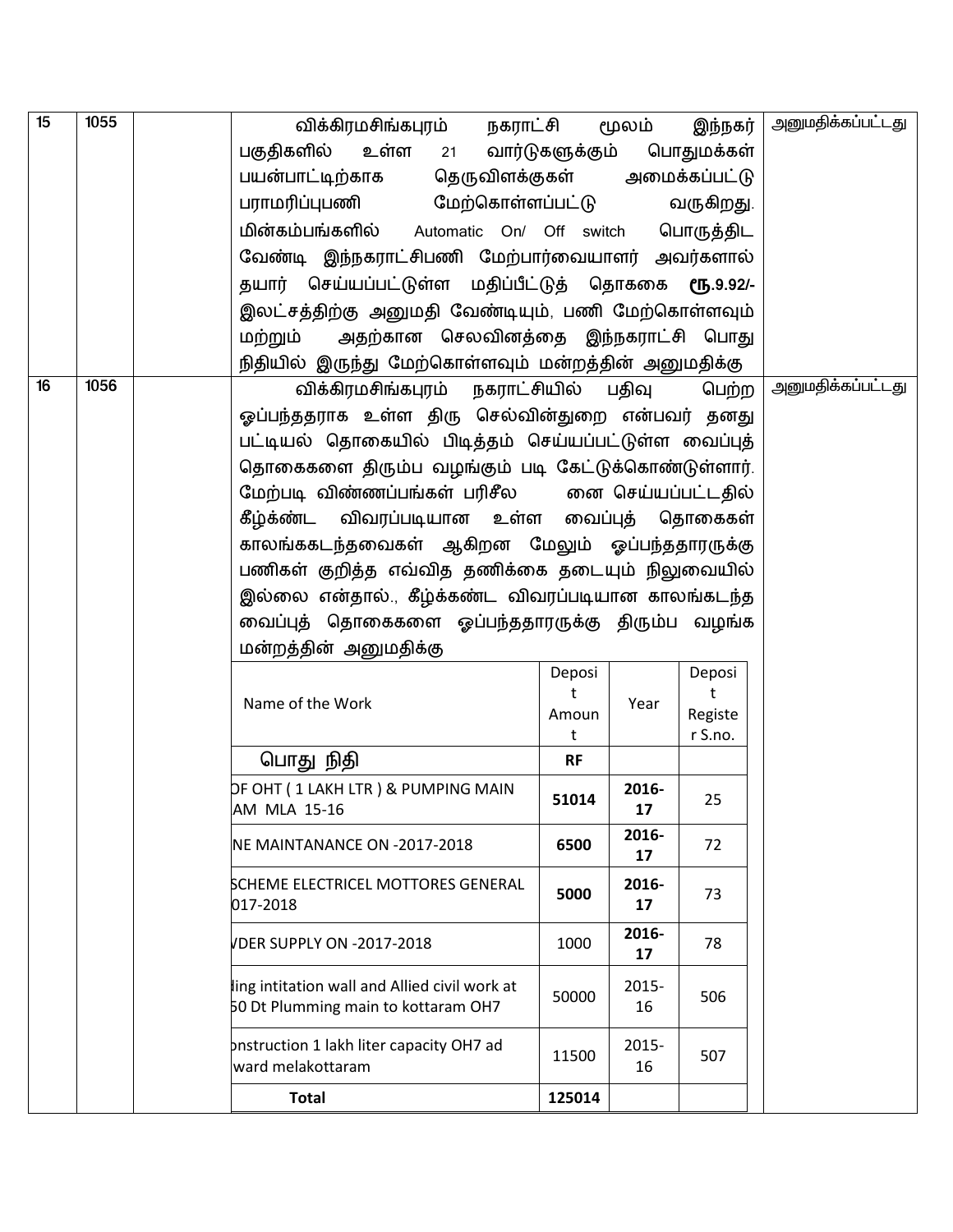| S.no.          |      |                                         |          | Name of the Work   |                                                              | Deposit<br>Amount  | Year            | Deposit<br>Register<br>S.no. |                   |
|----------------|------|-----------------------------------------|----------|--------------------|--------------------------------------------------------------|--------------------|-----------------|------------------------------|-------------------|
|                |      |                                         |          | குடிநீர் நிதி      |                                                              | <b>WS</b>          |                 |                              |                   |
| $\mathbf{1}$   |      |                                         |          |                    | 4காட்டாரம் தெருவில் நீா் தேக்கத்தொட்டி அமைத்தல் பணி          | 58806              | 2016-17         | 12                           |                   |
| $\overline{2}$ |      |                                         |          |                    | கொட்டாரம் தெருவில் நீா் தேக்கத்தொட்டி அமைத்தல் பணி           | 10000              | 2016-17         | 13                           |                   |
| $\overline{3}$ |      |                                         |          |                    | புகிா்மான குழாய் பராமாிப்பு மற்றும் பழுது நீக்கப்பணிகள்      | 4578               | 2016-17         | 14                           |                   |
| 4              |      |                                         |          |                    | கொட்டாரம் தெருவில் நீா் தேக்கத்தொட்டி அமைத்தல் பணி           | 18380              | 2016-17         | 15                           |                   |
| 5              |      |                                         |          |                    | பாபநாசம் பகுதியில் பகிா்மான குழாய் பதித்தல்  பணிகள்          | 56307              | 2016-17         | 16                           |                   |
| 6              |      |                                         |          |                    | புகிர்மான குழாய் பராம f1ப்பு மற்றும் பழுது நீக்கப்பணிகள்     | 8126               | 2016-17         | 19                           |                   |
| $\overline{7}$ |      | புராமாிப்பு மற்றும் பழுது நீக்கப்பணிகள் |          |                    | சின்டெக்ஸ் டேங்க் மற்றும் கழிப்பிடத்தில் உள்ள  குழாய்        | 8193               | 2016-17         | 20                           |                   |
| 8              |      |                                         |          |                    | .<br>பகிா்மான குழாய் பராமாிப்பு மற்றும் பழுது நீக்கப்பணிகள்  | 6413               | 2016-17         | 21                           |                   |
| 9              |      |                                         |          |                    | .<br>பகிா்மான குழாய் பராமாிப்பு மற்றும் பழுது நீக்கப்பணிகள்  | 5167               | 2016-17         | 22                           |                   |
| $10\,$         |      |                                         |          |                    | சின்டெக்ஸ் டேங்க் பராமரிப்பு மற்றும் பழுது நீக்கப்பணிகள்     | 6020               | 2016-17         | 23                           |                   |
|                |      |                                         |          | <b>Total</b>       |                                                              | 181990             |                 |                              |                   |
| 17             | 1057 |                                         |          |                    | விக்கிரமசிங்கபுரம்நகராட்சி                                   | பகுதி              | மூன்று          | விளக்கு                      | அனுமதிக்கப்பட்டது |
|                |      |                                         | பேரூந்து |                    | நிலையத்தில் பொதுமக்களுக்கு                                   |                    | அறிவிப்பு       | மற்றும்                      |                   |
|                |      |                                         |          |                    | விளம்பரங்கள் செய்ய ஏதுவாக Speaker with Amplifier மற்றும்     |                    |                 |                              |                   |
|                |      |                                         |          |                    | அதற்கான பாதுகாப்பு பெட்டியுடன் பொருத்திக் கொடுக்கும் பணிக்கு |                    |                 |                              |                   |
|                |      |                                         |          |                    | பொருத்த 04.06.2020 தேதி அன்று வரப்பெற்ற விலைப்புள்ளிகளின்    |                    |                 |                              |                   |
|                |      |                                         | ஒப்பு    | நோக்கு             | பட்டியல்                                                     | மன்றத்தின்         | அனுமதிக்கு      | மற்றும்                      |                   |
|                |      |                                         |          | தனிஅலுவலா்         | அவா்களின்                                                    | முன்அனுமதி         | பெற்று          | பணிகள்                       |                   |
|                |      |                                         |          |                    | மேற்கொள்ளப்பட்டமைக்கு மன்றத்தின் ஒப்புதலுக்கு                |                    |                 | திரு சண்                     |                   |
|                |      |                                         | வ.       |                    | வேலை                                                         | திரு.ஜெய           | திரு.மாட        | முகரா                        |                   |
|                |      |                                         | எ        | விபரம்             |                                                              | பிரகாஷ்<br>ஓப்பந்த | சாமி<br>ஓப்பந்த | ஜா                           |                   |
|                |      |                                         | ண்       |                    |                                                              | காரர்              | காரர்           | ஓப்பந்த                      |                   |
|                |      |                                         |          | விக்கிரமசிங்கபுரம் |                                                              |                    |                 | காரர்                        |                   |
|                |      |                                         |          |                    | நகராட்சி பகுதி மூன்று                                        |                    |                 |                              |                   |
|                |      |                                         |          | விளக்கு பேரூந்து   |                                                              |                    |                 |                              |                   |
|                |      |                                         | 1.       | நிலையத்தில்,       |                                                              | ரூ                 | ரு.41200/       | ரூ                           |                   |
|                |      |                                         |          |                    | புதியதாக Speaker with                                        | $42600/-$          |                 | 47800/-                      |                   |
|                |      |                                         |          |                    | Amplifier செட் மற்றும்                                       |                    |                 |                              |                   |
|                |      |                                         |          |                    | பாதுகாப்பு பெட்டியுடன்                                       |                    |                 |                              |                   |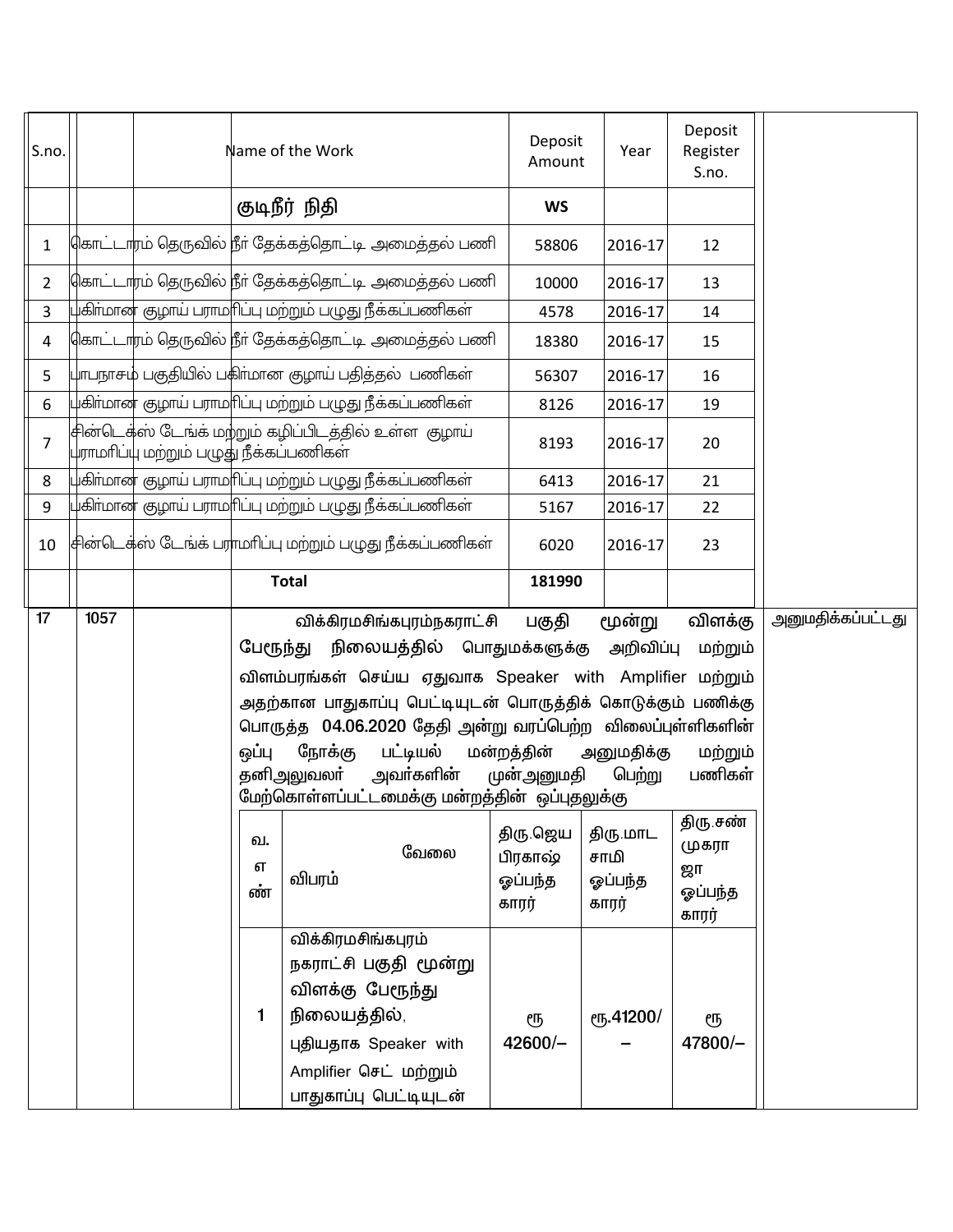|    |      |           | பொருத்த                                                                                                               |                       |                    |                 |                          |
|----|------|-----------|-----------------------------------------------------------------------------------------------------------------------|-----------------------|--------------------|-----------------|--------------------------|
|    |      |           | <u>( ந.க.: 621 /2020/இ1)</u>                                                                                          |                       |                    |                 |                          |
| 18 | 1058 |           | விக்கிரமசிங்கபுரம்நகராட்சி பகுதி                                                                                      |                       | சந்தனமாரியம்மன்    |                 | <u>அனுமதிக்கப்பட்டது</u> |
|    |      |           | கோவில் பேரூந்து நிலையத்தில் பொதுமக்களுக்கு அறிவிப்பு                                                                  |                       |                    |                 |                          |
|    |      |           | மற்றும் விளம்பரங்கள் செய்ய ஏதுவாக Speaker with Amplifier                                                              |                       |                    |                 |                          |
|    |      |           | மற்றும் அதற்கான பாதுகாப்பு பெட்டியுடன் பொருத்திக் கொடுக்கும்                                                          |                       |                    |                 |                          |
|    |      | பணிக்கு   | பொருத்த                                                                                                               | 22.06.2020 தேதி அன்று |                    | வரப்பெற்ற       |                          |
|    |      |           | விலைப்புள்ளிகளின் ஒப்பு நோக்கு பட்டியல் மன்றத்தின் அனுமதிக்கு                                                         |                       |                    |                 |                          |
|    |      |           | மற்றும் தனிஅலுவலா் அவா்களின் முன்அனுமதி பெற்று பணிகள்                                                                 |                       |                    |                 |                          |
|    |      |           | மேற்கொள்ளப்பட்டமைக்கு மன்றத்தின் ஒப்புதலுக்கு                                                                         |                       |                    |                 |                          |
|    |      | ഖ.        |                                                                                                                       | திரு ஜெயபி            | திரு.மாட           | திரு.ச          |                          |
|    |      |           | வேலை விபரம்                                                                                                           | ரகாஷ்                 | சாமி               | ண்முக           |                          |
|    |      | எ<br>ண்   |                                                                                                                       | ஓப்பந்தகார            | ஓப்பந்த            | ராஜா<br>ஓப்பந்த |                          |
|    |      |           |                                                                                                                       | ர்                    | காரர்              | காரர்           |                          |
|    |      |           | விக்கிரமசிங்கபுரம்                                                                                                    |                       |                    |                 |                          |
|    |      |           | நகராட்சி பகுதி                                                                                                        |                       |                    |                 |                          |
|    |      |           | சந்தனமாரியம்மன்                                                                                                       |                       |                    |                 |                          |
|    |      |           | கோவில் பேரூந்து                                                                                                       | <sub>ሮ</sub> 42600/–  | ரு.41200/          | ரூ              |                          |
|    |      | 1         | நிலையத்தில்,                                                                                                          |                       |                    | 47800/          |                          |
|    |      |           | புதியதாக Speaker with                                                                                                 |                       |                    |                 |                          |
|    |      |           | Amplifier செட் மற்றும்                                                                                                |                       |                    |                 |                          |
|    |      |           | பாதுகாப்பு பெட்டியுடன்                                                                                                |                       |                    |                 |                          |
|    |      |           | பொருத்த                                                                                                               |                       |                    |                 |                          |
|    |      |           | <u>( ந.க.: 621 /2020/இ1)</u>                                                                                          |                       |                    |                 |                          |
| 19 | 1059 |           | திருநெல்வேலி மாவட்டம்                                                                                                 |                       | விக்கிரமசிங்கபுரம் | நகராட்சி        | <u>அனுமதிக்கப்பட்டது</u> |
|    |      | பகுதியில் | உள்ள                                                                                                                  | பாபநாசம் தலையணை       | முதல்              | பாபநாசம்        |                          |
|    |      |           | கோவில் வரையுள்ள ஆற்றினை மாண்பமை நீதியரசர் மற்றும்<br>தலைவர், தமிழக திடக்கழிவு மேலாண்மை தேசிய பசுமை தீர்பாய            |                       |                    |                 |                          |
|    |      |           | மாநில கண்காணிப்புக்குழு அவர்கள் மற்றும் திருநெல்வேலி                                                                  |                       |                    |                 |                          |
|    |      |           | மாவட்ட ஆட்சித்தலைவர் அவர்களால் 29.11.2019 அன்று ஆய்வு                                                                 |                       |                    |                 |                          |
|    |      |           | மேற்கொள்ளப்பட்டது.மேற்கண்ட ஆய்வின் போது                                                                               |                       |                    | பாபநாசம்        |                          |
|    |      |           | தாமிரபரணி ஆற்றில் கோவிலுக்கு வரும் பக்தர்கள் மற்றும்                                                                  |                       |                    |                 |                          |
|    |      |           | பொதுமக்கள் ஆற்றில் பாவங்களை கலையவதாக                                                                                  |                       |                    | எண்ணி           |                          |
|    |      |           | தங்களது துணிகள், உடமைகள் மற்றும் இதர குப்பைகளை                                                                        |                       |                    |                 |                          |
|    |      |           | விடுவதால் தாமிரபரணி ஆறு மாசுபடுவதுடன், அதில் இருந்து                                                                  |                       |                    |                 |                          |
|    |      |           | பொதுமக்களுக்கு வழங்கப்படும் குடிநீர் மாசுப்படுகிறது மேலும்<br>மேற்கண்ட ஆற்றில் இருந்து வாரத்திற்கு 10 டன் வரை துணிகள் |                       |                    |                 |                          |
|    |      | மட்டும்   | அகற்றப்பட்டு வருகிறது. அவ்வாறு சேகரிக்கப்படும்                                                                        |                       |                    |                 |                          |
|    |      |           | துணிகள் மற்றும் குப்பைகளை நகராட்சி உரக்கிடங்கில் சேகரித்து                                                            |                       |                    |                 |                          |
|    |      | வைக்க     | போதுமான                                                                                                               | இடவசதி இல்லாத         |                    | காரணத்தினால்,   |                          |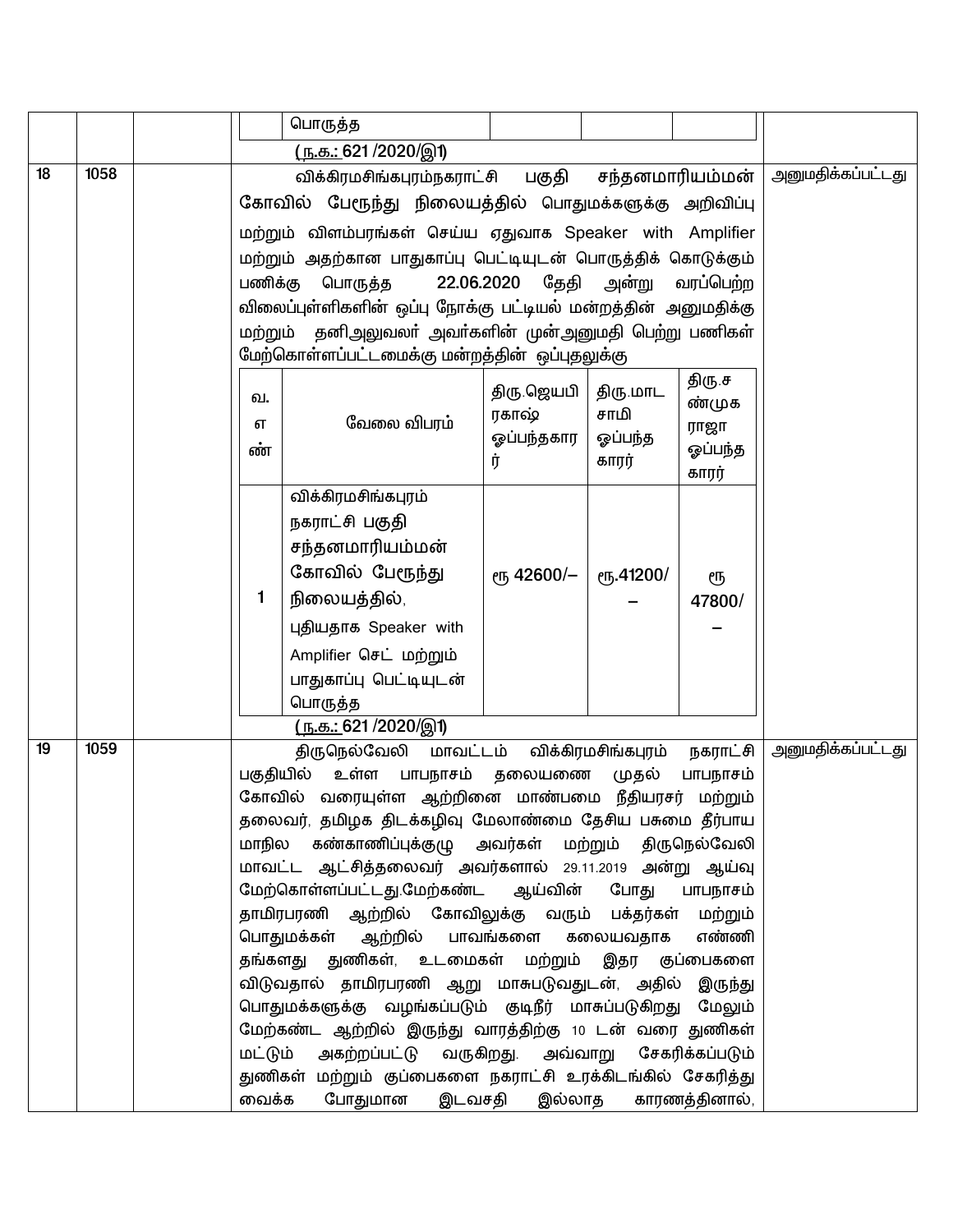|    |      |         | மேற்கண்ட குப்பைகள் மற்றும் துணிகளை உடனுக்குடன் அகற்ற                                                          |     |          |                       |           |                          |
|----|------|---------|---------------------------------------------------------------------------------------------------------------|-----|----------|-----------------------|-----------|--------------------------|
|    |      |         | மேற்கண்ட<br>ஆய்வில்                                                                                           | MAK | India    | நிறுவனத்தின்          | மூலம்     |                          |
|    |      |         | incinerator இயந்திரம் நிறுவ நடவடிக்கை எடுக்க அறிவுரைகள்                                                       |     |          |                       |           |                          |
|    |      |         | வழங்கப்பட்டது, , மேற்கண்ட இயந்திரம் நிறுவ சுமார் ரூ.36                                                        |     |          |                       |           |                          |
|    |      | இலட்சம் | ஆகும்                                                                                                         | என  | மேற்கண்ட | நிறுவனத்திடமிருந்து   |           |                          |
|    |      |         | விலைப்புள்ளி பெறப்பட்டுள்ளது. தற்போது தற்போது நகராட்சியில்                                                    |     |          |                       |           |                          |
|    |      |         | போதுமான நிதி இல்லாத காரணத்தினால் மேற்கண்ட இயந்திரம்                                                           |     |          |                       |           |                          |
|    |      |         | நிறுவ அரசிடமிருந்து மான்யமாக பெற ஏதேனும் ஓரு திட்டத்தின்                                                      |     |          |                       |           |                          |
|    |      |         | கீழ் நிதிபெறும் பொருட்டு விரிவான திட்ட மதிப்பீடு சென்னை                                                       |     |          |                       |           |                          |
|    |      |         | நகராட்சி நிா்வாக ஆணையாளா் அவா்களிடம் நிதி பெறும் பொருட்டு<br>சமா்பிக்க மன்றத்தின் அனுமதிக்கு வைக்கப்படுகிறது. |     |          |                       |           |                          |
| 20 | 1060 |         | விக்கிரமசிங்கபுரம் நகராட்சி பொதுசுகாதாரப்பிரிவில்                                                             |     |          |                       |           | <u>அனுமதிக்கப்பட்டது</u> |
|    |      |         | வீடு வீடாக குப்பைகள் பெறுவதற்கு பேட்டரி ஆப்ரேட்டட்                                                            |     |          |                       |           |                          |
|    |      |         | வாகனம் (BOV) இயக்கப்பட்டு வருகிறது. மேற்கண்ட                                                                  |     |          |                       |           |                          |
|    |      |         | வாகனங்கள் பழுதுடைந்துள்ளது. இதனால் பொதுசுகாதாரப்                                                              |     |          |                       |           |                          |
|    |      |         | பணி சீராக மேற்கொள்ள இயலாத நிலை உள்ளதால்,                                                                      |     |          |                       |           |                          |
|    |      |         | பொதுநுகாதாரம் அவசர அவசியத்தை கருத்திற் கொண்டு                                                                 |     |          |                       |           |                          |
|    |      |         | ஆப்ரேட்டட் வாகனங்களில்<br>பேட்டரி                                                                             |     |          | (BOV)                 | உள்ள      |                          |
|    |      |         | பழுதுகளை உடன் சரி செய்ய                                                                                       |     |          | வேண்டி                | பணிகள்    |                          |
|    |      |         | மேற்கொள்ள ஏதுவாக மதிப்பீடு தயார் செய்யும் பொருட்டு                                                            |     |          |                       |           |                          |
|    |      |         | உள்ளூர் விலைப்புள்ளி பெற மன்றத்தின் அனுமதிக்கு                                                                |     |          |                       |           |                          |
| 21 | 1061 |         | விக்கிரமசிங்கபுரம் நகராட்சி 15 வது வாா்டு ஒட்டன்குளம்                                                         |     |          |                       |           | <u>அனுமதிக்கப்பட்டது</u> |
|    |      |         | இடைநிலை நீரூந்து நிலையத்தில் உள்ள NO-1 ஸ்டாா்டாில் பழுதான                                                     |     |          |                       |           |                          |
|    |      |         | 30-50 ரிலே, கண்ட்ரோலர்,டெர்மினல், புஷ்பட்டன், ஆகியவற்றை                                                       |     |          |                       |           |                          |
|    |      |         | மாற்றி புதியதாக பொருத்தி சா்வீஸ் செய்து கொடுக்க 25.06.20 தேதி                                                 |     |          |                       |           |                          |
|    |      |         | அன்று வரப்பெற்ற  விலைப்புள்ளிகளின் ஒப்பு நோக்கு பட்டியல் தயாா்                                                |     |          |                       |           |                          |
|    |      |         | செய்து தனிஅலுவலா் அவா்களின் முன்அனுமதி பெற்று பணிகள்<br>மேற்கொள்ளப்பட்டமைக்கு மன்றத்தின் ஒப்புதலுக்கு         |     |          |                       |           |                          |
|    |      |         |                                                                                                               |     | பாலகிரு  |                       | ஸ்ரீ      |                          |
|    |      | வ       |                                                                                                               |     | ஷ்ணன்    | விக்னே                | முருகன்   |                          |
|    |      |         |                                                                                                               |     | எலெக்ட்  | ஷ்                    | எலெக்ட்ா  |                          |
|    |      | எ       | வேலை விபரம்                                                                                                   |     | ரிக்கல்  | எலெக்ட்<br>ரிக்கல்ஸ், | க்கல்     |                          |
|    |      | ண்      |                                                                                                               |     | ஒர்க்ஸ், | கல்லிடை               | ஒா்க்ஸ்,க |                          |
|    |      |         |                                                                                                               |     | திருநெல் | க்குறிச்சி,           | லிடைக்கு  |                          |
|    |      |         |                                                                                                               |     | வேலி.    |                       | றிச்சி,   |                          |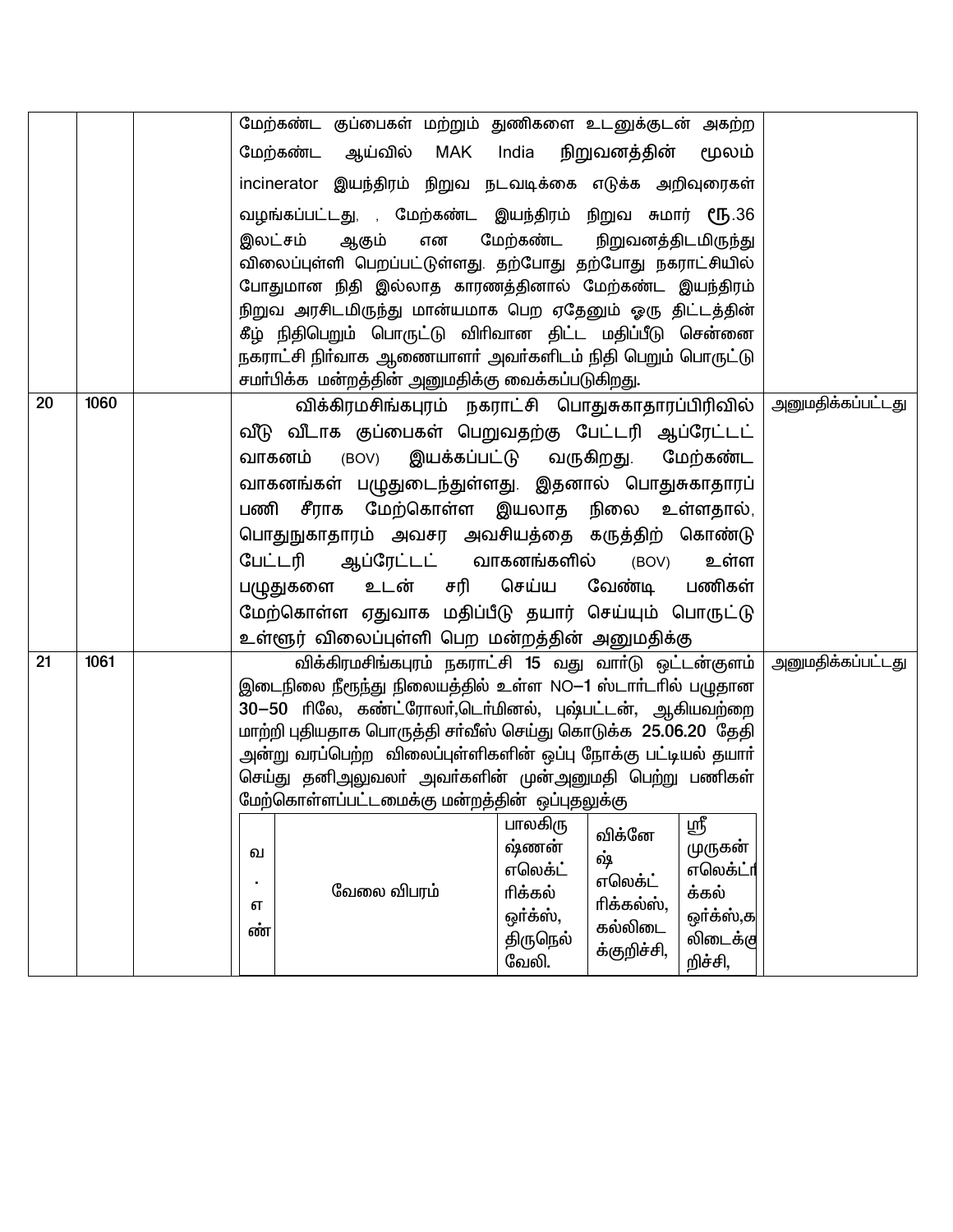|    |      |                                                                                                                        | விக்கிரமசிங்கபுரம்                                                                             |                   |                         |                     |                          |
|----|------|------------------------------------------------------------------------------------------------------------------------|------------------------------------------------------------------------------------------------|-------------------|-------------------------|---------------------|--------------------------|
|    |      |                                                                                                                        | நகராட்சி 15 வது வாா்டு                                                                         |                   |                         |                     |                          |
|    |      |                                                                                                                        | ஒட்டன்குளம் இடைநிலை                                                                            | ரூ                | er <sub>5</sub> 10,400/ | ரூ                  |                          |
|    |      |                                                                                                                        | நீரூந்து நிலையத்தில் உள்ள                                                                      | $11,000 -$        |                         | $9,500/-$           |                          |
|    |      |                                                                                                                        | ஸ்டார்டரில்<br>$NO-1$                                                                          |                   |                         |                     |                          |
|    |      | 1                                                                                                                      | பழுதான30/50ரிலே,கண்ட்                                                                          |                   |                         |                     |                          |
|    |      |                                                                                                                        | ரோலா்,டொ்மினல்,புஷ்பட்ட                                                                        |                   |                         |                     |                          |
|    |      |                                                                                                                        | ன்,ஆகியவற்றை                                                                                   |                   |                         |                     |                          |
|    |      |                                                                                                                        | மாற்றிபுதியதாக பொருத்தி                                                                        |                   |                         |                     |                          |
|    |      |                                                                                                                        | சா்வீஸ் செய்து கொடுக்க                                                                         |                   |                         |                     |                          |
| 22 | 1062 |                                                                                                                        | விக்கிரமசிங்கபுரம் நகராட்சி 15 வது வாா்டு ஒட்டன்குளம்                                          |                   |                         |                     | <u>அனுமதிக்கப்பட்டது</u> |
|    |      |                                                                                                                        | இடைநிலை நீரூந்து நிலையத்தில் உள்ள 25 HP (NO-1) நீா்மூழ்கி                                      |                   |                         |                     |                          |
|    |      |                                                                                                                        | மின்மோட்டாரில் பழைய காயில் நீங்கலாக புதிய காயில், திரஸ்ட்                                      |                   |                         |                     |                          |
|    |      |                                                                                                                        | பேரிங், பம்ப் வேலை, மோட்டார் புஷ் செட், ஆகிய பழுதுகளை நீக்க<br>24.06.2020 தேதி அன்று வரப்பெற்ற |                   | விலைப்புள்ளிகளின் ஒப்பு |                     |                          |
|    |      | நோக்கு                                                                                                                 | பட்டியல் தயாா் செய்து தனிஅலுவலா் அவா்களின்                                                     |                   |                         |                     |                          |
|    |      |                                                                                                                        | முன்அனுமதி பெற்று பணிகள் மேற்கொள்ளப்பட்டமைக்கு மன்றத்தின்                                      |                   |                         |                     |                          |
|    |      |                                                                                                                        | ஒப்புதலுக்கு                                                                                   |                   |                         |                     |                          |
|    |      |                                                                                                                        |                                                                                                | பாலகிருஷ்         | விக்னே<br>ஷ்            | ஸ்ரீ                |                          |
|    |      |                                                                                                                        |                                                                                                | ணன்               | எலெக்                   | முருகன்<br>எலெக்ட்ா |                          |
|    |      | வ.                                                                                                                     | வேலை                                                                                           | எலெக்ட்ரி         | ட்ரிக்க                 | க்கல்               |                          |
|    |      | எ<br>ண்                                                                                                                | விபரம்                                                                                         | க்கல்<br>ஒர்க்ஸ், | ல்ஸ்,                   | ஒர்க்ஸ்,க           |                          |
|    |      |                                                                                                                        |                                                                                                | திருநெல்ே         | கல்லி                   | லிடைக்கு            |                          |
|    |      |                                                                                                                        |                                                                                                | வலி.              | டக்குறி<br>ச்சி,        | றிச்சி,             |                          |
|    |      |                                                                                                                        | நகராட்சி 15 வது வார்டு                                                                         |                   |                         |                     |                          |
|    |      |                                                                                                                        | ஒட்டன்குளம் இடைநிலை                                                                            |                   |                         |                     |                          |
|    |      |                                                                                                                        | நீரூந்து நிலையத்தில் உள்ள                                                                      |                   |                         |                     |                          |
|    |      |                                                                                                                        | 25   HP(NO−1)   நீா்மூழ்கி                                                                     | ரூ                | ரு54,40                 | ரூ                  |                          |
|    |      | 1.                                                                                                                     | மின்மோட்டாரில் பழைய<br>காயில் நீங்கலாக புதிய                                                   | 56,000-           | $0/-$                   | 52,000/             |                          |
|    |      |                                                                                                                        | காயில், திரஸ்ட் பேரிங், பம்ப்                                                                  |                   |                         |                     |                          |
|    |      |                                                                                                                        | வேலை, மோட்டார்                                                                                 |                   |                         |                     |                          |
|    |      |                                                                                                                        | புஷ் செட், ஆகிய                                                                                |                   |                         |                     |                          |
|    |      |                                                                                                                        | பழுதுகளை நீக்க                                                                                 |                   |                         |                     |                          |
| 23 | 1063 |                                                                                                                        | விக்கிரமசிங்கபுரம் நகராட்சி 15 வது வார்டு ஒட்டன்குளம் இடைநிலை                                  |                   |                         |                     | <u>அனுமதிக்கப்பட்டது</u> |
|    |      | நீரூந்து நிலையத்தில் இரண்டு எா்த் பிட் (நில இணைப்பு) அமைக்க<br>25.06.2020 தேதி அன்று வரப்பெற்ற விலைப்புள்ளிகளின் ஒப்பு |                                                                                                |                   |                         |                     |                          |
|    |      |                                                                                                                        | நோக்கு பட்டியல் தயாா் செய்து தனிஅலுவலா் அவா்களின்                                              |                   |                         |                     |                          |
|    |      | முன்அனுமதி பெற்று பணிகள் மேற்கொள்ளப்பட்டமைக்கு மன்றத்தின்                                                              |                                                                                                |                   |                         |                     |                          |
|    |      | ஒப்புதலுக்கு                                                                                                           |                                                                                                |                   |                         |                     |                          |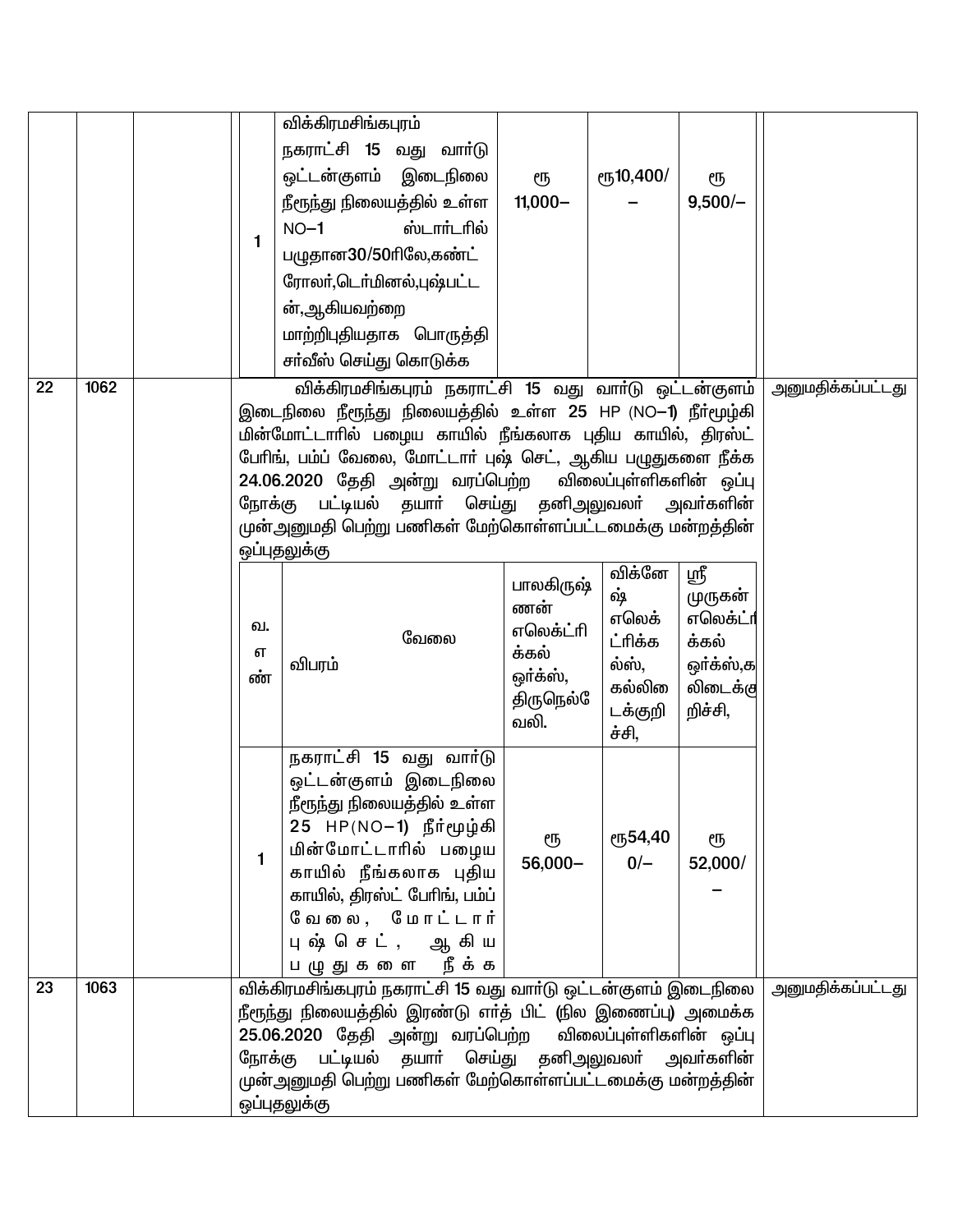|                 |      | ഖ<br>எ<br>ண்                                                                                                                                                                                                                                                                                                                                   |                                                                                                                                                                                        | வேலை விபரம்                                                                                                                                                                                                                                                                                                                                                                                                            | பாலகிரு<br>ஷ்ணன்<br>எலெக்ட்<br>ரிக்கல்<br>ஒர்க்ஸ்,<br>திருநெல்<br>வேலி. | விக்னே<br>ஷ்<br>எலெக்<br>ட்ரிக்க<br>ல்ஸ்,<br>கல்லி<br>டக்குறி<br>ச்சி,                                                                                           | ஸ்ரீ<br>முருகன்<br>எலெக்ட்ா<br>க்கல்<br>ஒர்க்ஸ்,க<br>லிடைக்கு<br>றிச்சி, |                          |
|-----------------|------|------------------------------------------------------------------------------------------------------------------------------------------------------------------------------------------------------------------------------------------------------------------------------------------------------------------------------------------------|----------------------------------------------------------------------------------------------------------------------------------------------------------------------------------------|------------------------------------------------------------------------------------------------------------------------------------------------------------------------------------------------------------------------------------------------------------------------------------------------------------------------------------------------------------------------------------------------------------------------|-------------------------------------------------------------------------|------------------------------------------------------------------------------------------------------------------------------------------------------------------|--------------------------------------------------------------------------|--------------------------|
|                 |      | 1                                                                                                                                                                                                                                                                                                                                              | தர                                                                                                                                                                                     | விக்கிரமசிங்கபுரம் நகராட்சி<br>15 வது வாா்டு ஒட்டன்குளம்<br>இடைநிலை<br>நீரூந்து<br>நிலையத்தில் இரண்டு எா்த்<br>பிட் (நில இணைப்பு) அமைத்து                                                                                                                                                                                                                                                                              | ரூ<br>$14,800-$                                                         | ரூ13,40<br>$0/-$                                                                                                                                                 | ரூ<br>12,500/                                                            |                          |
| 24              | 1064 |                                                                                                                                                                                                                                                                                                                                                | 16.04.2021<br>நிறுவனத்திற்கு<br>அனுமதியினை<br>வ.எண்<br>1<br>$\overline{2}$<br>3<br>4<br>5<br>$6\phantom{1}6$<br>$\overline{7}$<br>8<br>9<br>10 <sup>10</sup><br>ந.க.எண்:1525/2019/எச்1 | விக்கிரமசிங்கபுரம்<br><u>நகராட்சிக்கு</u><br>டிப்பா்மினிவேன் வாகனத்திற்கு இன்சூரன்ஸ் 17.042020<br>வரையிலும்<br>யுனைடெட்<br>கீழ்காணும் பட்டியலின்படி<br>எதிா்நோக்கி<br>முன்அனுமதி பெற்றமைக்கும் செலவினத்திற்கும் ஒப்புதலுக்கு.<br>வாகனம் எண்<br>TN76 AX 1663<br>TN76 AX 1640<br>TN76 AX 1658<br>TN76 AX 1647<br>TN76 AX 1650<br>TN76 AX 1614<br>TN76 AX 1618<br>TN76 AX 1623<br>TN76 AX 1612<br>TN76 AX 1598<br>மொத்தம் | தனிஅதிகாரி                                                              | சொந்தமான<br>இந்தியா<br>தொகை<br>19539.00<br>18978.00<br>19424.00<br>19536.00<br>18978.00<br>18978.00<br>19424.00<br>18978.00<br>18978.00<br>18978.00<br>191788.00 | 10<br>முதல்<br>இன்சூரன்ஸ்<br>செலுத்த மன்ற<br>அவா்களின்                   | <u>அனுமதிக்கப்பட்டது</u> |
| 25              | 1065 | விக்கிரமசிங்கபுரம் நகராட்சிக்கு சொந்தமான TN76 B 7879 டிப்பா்லாரி<br>வாகனத்திற்கு இன்சூரன்ஸ் 14.05.2020 முதல் 13.05.2021 வரையிலும்<br>யுனைடெட் இந்தியா இன்சூரன்ஸ் நிறுவனத்திற்கு ரூ.37488/– னை<br>செலுத்த மன்ற அனுமதியினை எதிா்நோக்கி தனிஅதிகாாி அவா்களின்<br>முன்அனுமதி பெற்றமைக்கும் செலவினத்திற்கும் ஒப்புதலுக்கு.<br>ந.க.எண்:1525/2019/எச்1 |                                                                                                                                                                                        |                                                                                                                                                                                                                                                                                                                                                                                                                        |                                                                         | <u>அனுமதிக்கப்பட்டது</u>                                                                                                                                         |                                                                          |                          |
| $\overline{26}$ | 1066 | விக்கிரமசிங்கபுரம் நகராட்சி பொதுசுகாதாரப்பிரிவு வாகனம்<br>TNAX1658 வாகனத்திற்கு இஞ்சின்கெட் பழுதுபார்க்கும் பணிக்கு<br>ஆணையாளா் அவா்களின்<br>பெற்றுள்ளதினை<br>முன்அனுமதி<br>உத்தரவு வழங்கவும்  அதற்கான செலவினத்தொகை<br>விநியோக                                                                                                                 |                                                                                                                                                                                        |                                                                                                                                                                                                                                                                                                                                                                                                                        |                                                                         |                                                                                                                                                                  | அனுமதிக்கப்பட்டது                                                        |                          |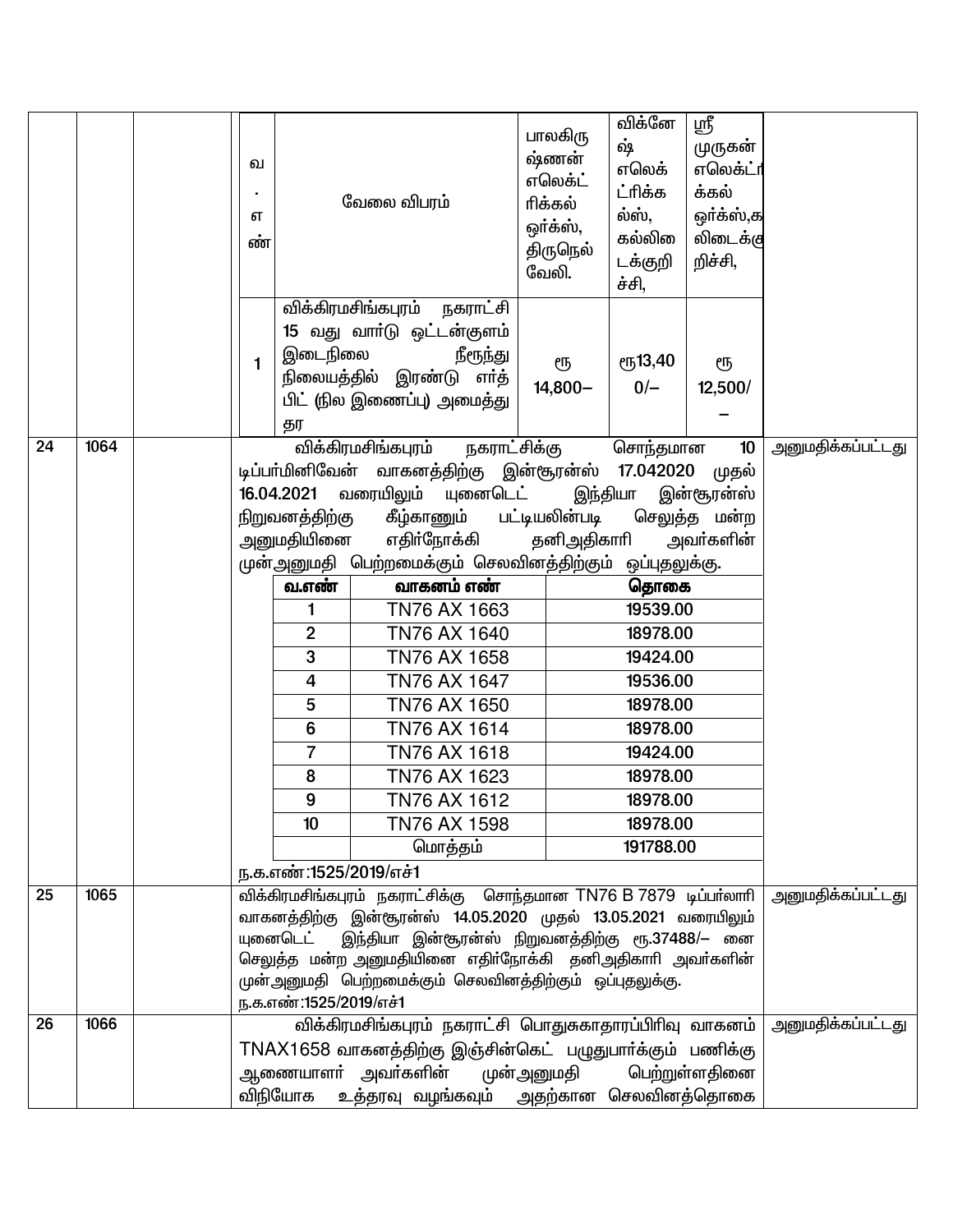|    |      | ரூ.13387/—னை எஸ்.வி. <u>ஆட்டோ சென்ட</u> ா்<br>நிறுவனத்திற்கு                                                                                                                                                                                                                                                                                                                                                                                                                                                                                                                                                                                                                                                                                                                                                                           |                          |
|----|------|----------------------------------------------------------------------------------------------------------------------------------------------------------------------------------------------------------------------------------------------------------------------------------------------------------------------------------------------------------------------------------------------------------------------------------------------------------------------------------------------------------------------------------------------------------------------------------------------------------------------------------------------------------------------------------------------------------------------------------------------------------------------------------------------------------------------------------------|--------------------------|
|    |      | வழங்கவும் மன்ற அனுமதியினை எதிா்நோக்கி செலவினத்திற்கும்                                                                                                                                                                                                                                                                                                                                                                                                                                                                                                                                                                                                                                                                                                                                                                                 |                          |
|    |      | ஒப்புதலுக்கு.                                                                                                                                                                                                                                                                                                                                                                                                                                                                                                                                                                                                                                                                                                                                                                                                                          |                          |
|    |      | ந.க.எண்:900/2020/எச்1                                                                                                                                                                                                                                                                                                                                                                                                                                                                                                                                                                                                                                                                                                                                                                                                                  |                          |
| 27 | 1067 | நகராட்சி நிா்வாக ஆணைய சென்னை அவா்களின் கடிதத்தில்<br>தெரிவிக்கப்பட்டுள்ளபடி விக்கிரமசிங்கபுரம் நகராட்சி பகுதியில்<br>வெளிநாடு<br>கொரோனா<br>தடுப்பு<br>நடவடிக்கையாக<br>மற்றும்<br>வெளிமாநிலங்களில் இருந்து நகருக்குள் வரும் நபா்கள் அவரவா்<br>வீட்டிலேயே தனிமைபடுத்தப்பட்டு அங்கு சேகரமாகும் குப்பைகள்<br>உயிரி மருத்துவ கழிவுகளாக கருதப்பட்டு, தனியாக சேகரித்து<br>திருநெல்வேலி மாவட்டத்தில்   அதற்கென  இயங்கும்  மருத்துவ<br>கழிகளை கையாளும்  நிறுவனத்திடம்  வழங்கவும் (Aseptic<br>Medical waste Management company)<br>Systems Bio<br>மேற்கொள்ளவும்<br>நிறுவனத்திடம் ஒப்பந்தம்<br>கழிவுகளை<br>வாங்கிசெல்லும் நிறுவனத்திற்கு வழங்கவேண்டிய தொகை மாதம்<br>ரூ.12000/-வீதம் செலவினம் மேற்கொள்ள மன்ற அனுமதியினை<br>எதிா்நோக்கி தனிஅதிகாாி அவா்களின்<br>முன்அனுமதி<br>பெற்றமைக்கும் செலவினத்திற்கும் ஒப்புதலுக்கு.<br>ந.க.எண்:900/2020/எச்1 | <u>அனுமதிக்கப்பட்டது</u> |
|    |      |                                                                                                                                                                                                                                                                                                                                                                                                                                                                                                                                                                                                                                                                                                                                                                                                                                        |                          |
| 28 | 1068 | விக்கிரமசிங்கபுரம் நகராட்சி பொதுசுகாதாரப்பிரிவு வாகனம்<br><b>TNAX1612</b><br>வாகனத்திற்கு<br>தகுதிசான்று<br>பெறுவதற்கு<br>பழுதுபாா்க்கும் பணிக்கு ஆணையாளா் அவா்களின் முன்அனுமதி<br>பெற்றுள்ளதினை தொடர்ந்து விநியோக உத்தரவு வழங்கவும்<br>அதற்கான செலவினத்தொகை  ரூ.28333/—னை எஸ்.வி.ஆட்டோ<br>சென்டா் நிறுவனத்திற்கு<br>வழங்கவும் மன்ற அனுமதியினை<br>எதிா்நோக்கி செலவினத்திற்கும் ஒப்புதலுக்கு.<br>ந.க.எண்:1076/2020/எச்1                                                                                                                                                                                                                                                                                                                                                                                                                 | <u>அனுமதிக்கப்பட்டது</u> |
| 29 | 1069 | விக்கிரமசிங்கபுரம் நகராட்சி பொதுசுகாதாரப்பிரிவு வாகனம்<br><b>TNAX1658</b><br>வாகனத்திற்கு<br>தகுதிசான்று<br>பெறுவதற்கு<br>பழுதுபாா்க்கும் பணிக்கு ஆணையாளா் அவா்களின் முன்அனுமதி<br>பெற்றுள்ளதினை தொடா்ந்து விநியோக<br>உத்தரவு வழங்கவும்<br>அதற்கான செலவினத்தொகை  ரூ.26840/—னை எஸ்.வி.ஆட்டோ<br>வழங்கவும் மன்ற அனுமதியினை<br>சென்டா் நிறுவனத்திற்கு<br>எதிா்நோக்கி செலவினத்திற்கும் ஒப்புதலுக்கு.<br>ந.க.எண்:4096/2020/எச்1                                                                                                                                                                                                                                                                                                                                                                                                              | <u>அனுமதிக்கப்பட்டது</u> |
| 30 | 1070 | விக்கிரமசிங்கபுரம் நகராட்சியில் அவசர அவசியம் கருதி<br>கீழ்கண்ட<br>செலவினம்<br>மேற்கொண்டமைக்கு<br>விவரப்படியான<br>மன்றத்தின்<br>பாா்வைக்கும் அனுமதிக்கும் வைக்கப்படுகிறது.<br>$e$ гу. 170/-<br>1<br>விக்கிரமசிங்கபுரம் நகராட்சியில்<br>பொது<br>சுகாதாரப்பிரிவுக்கு சொந்தமான TN 76 AX<br>சிங்கிள்<br>1650<br>வாகனத்திற்கு<br>ஹாரன்<br>பொருத்திய வகைக்கு                                                                                                                                                                                                                                                                                                                                                                                                                                                                                  | <u>அனுமதிக்கப்பட்டது</u> |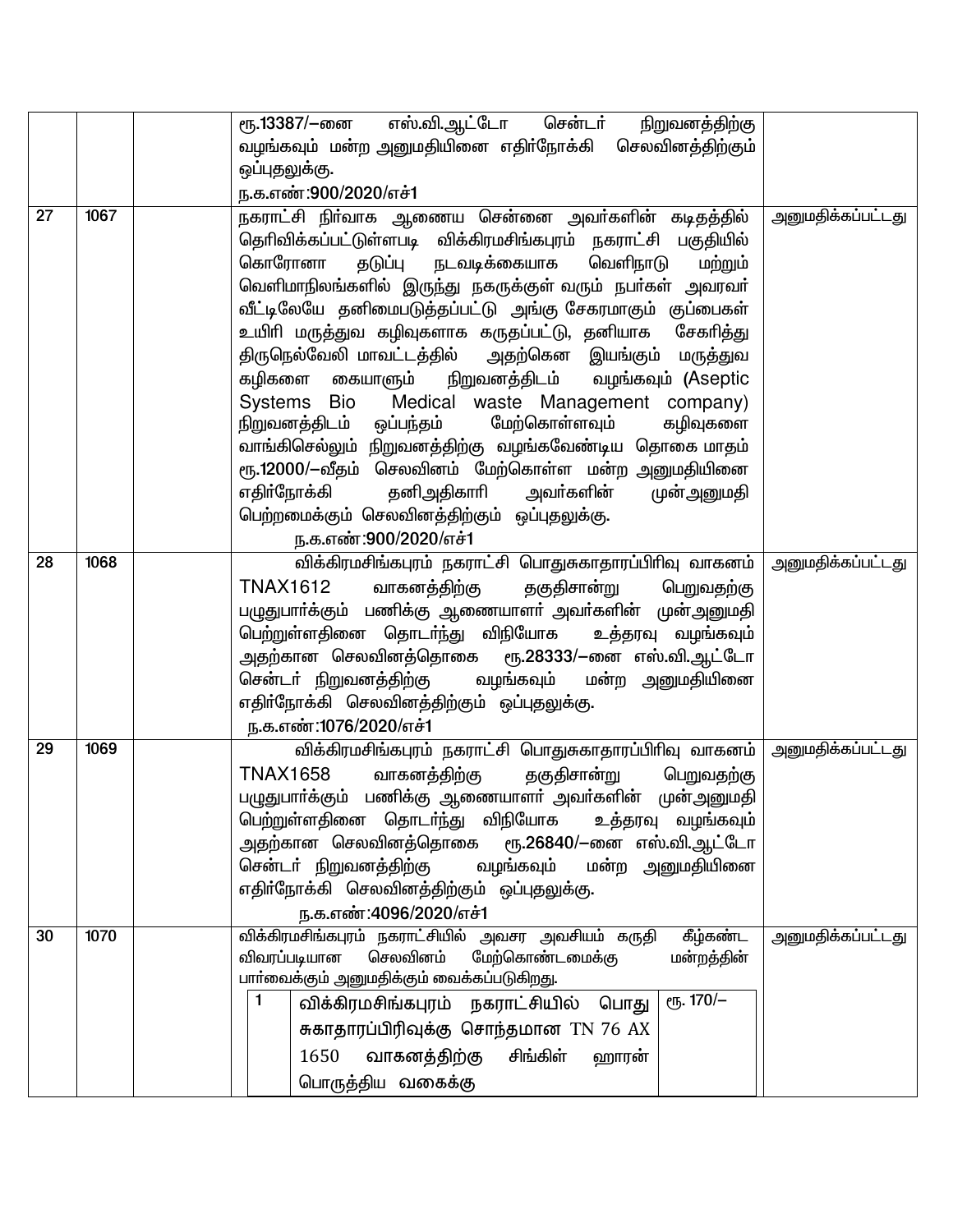| $\overline{2}$ | விக்கிரமசிங்கபுரம்<br>நகராட்சி<br>உரக்கிடங்கிற்கு பிளாஸ்டிக் அட்டியல் மிஷன்<br>வாங்கிய வகைக்கு                                                                                                                                            | $e$ <sup>1200/-</sup>     |  |
|----------------|-------------------------------------------------------------------------------------------------------------------------------------------------------------------------------------------------------------------------------------------|---------------------------|--|
| 3              | விக்கிரமசிங்கபுரம்<br>நகராட்சி<br>அலுவலக<br>ஈப்பு வாகனத்திற்கு செல்ப் மோட்டார் பழுதுகள்                                                                                                                                                   | $e^{1/3}$ 845/-           |  |
| 4              | சரிசெய்யபட்ட வகைக்கு $(TN 76 T 9612)$<br>விக்கிரமசிங்கபுரம் நகராட்சி அலுவலக<br>ஈப்பு வாகனத்திற்கு வாட்டா் சா்வீஸ் செய்த                                                                                                                   | ரூ 500/-                  |  |
|                | வகைக்கு (TN 76 T 9612)                                                                                                                                                                                                                    |                           |  |
| 5              | விக்கிரமசிங்கபுரம் நகராட்சி பகுதியில்<br>உள்ள குடிநீா்தேக்க தொட்டிகளில் குடிநீரை<br>மண்டல குடிநீா் பாிசோதனை அலுவலகத்தில்<br>2 1/2 லிட்டர்<br>பாிசோதனை செய்வதற்கு<br>பிளாஸ்டிக்கேன் வாங்கிய வகைக்கு                                        | ரூ 670/-                  |  |
| 6              | விக்கிரமசிங்கபுரம்<br>நகராட்சி<br>பொதிகையடி<br>தூயநீரேற்றும் நிலையம் மற்றும் தலையணை இயல்பு<br>நீரேற்றும் நிலையங்களுக்கு $1/2$ " ஆயில் ரோப்<br>வாங்கிய வகைக்கு ஸ்ரீகிருஷ்ணா எலெக்ட்ரிக்கல்ஸ்<br>&பிளம்பிங்ஸ், விக்கிரமசிங்கபுரம் வழங்கியது | еҧ1,700/-                 |  |
| $\overline{7}$ | விக்கிரமசிங்கபுரம் நகராட்சி பொதுசுகாதாரபிரிவு<br>டிப்பர் மினி வேன் TN 76 AX 1623 க்கு தகுதி<br>சான்று பெறுவதற்கு அம்பாசமுத்திரம்<br>M.V.I.<br>Grade – 1ல் அலுவலகத்தில் வழங்கியது                                                          | $e$ гђ3110/-              |  |
| 8              | சென்னையில்<br>நடைபெற்ற<br>கொரான<br>தடுப்பு<br>சுகாதார பணிகள், தாமிரபரணி நதி சுற்று சுற்று<br>சூழல் கூட்டத்திற்கு அலுவலக ஈப்பு வாகனம் TN<br>76 AW 3579 க்கு டீசல் நிரப்பியதற்கு வழங்கியது                                                  | $e$ <sup>15</sup> 6,602/- |  |
| 9              | விக்கிரமசிங்கபுரம்<br>நகராட்சி<br>பொதுசுகாதாரபிரிவு டிப்பர் மினி வேன் TN 76 AX<br>1647 க்கு வாட்டா் சா்வீஸ் வீல் அலெய்மெண்ட்<br>செய்த வகைக்கு                                                                                             | ељ 700/-                  |  |
| 10             | விக்கிரமசிங்கபுரம்<br>நகராட்சி<br>பொதுசுகாதாரபிரிவு டிப்பர் மினி வேன் TN 76 AX<br>1598 க்கு வாட்டா் சா்வீஸ் வீல் அலெய்மெண்ட்<br>செய்த வகைக்கு                                                                                             | ரூ700/-                   |  |
| 11             | நகராட்சி<br>விக்கிரமசிங்கபுரம்<br>பொதுசுகாதாரபிரிவு டிப்பர் மினி வேன் TN 76 AX<br>1640 க்கு வாட்டா் சா்வீஸ் வீல் அலெய்மெண்ட்<br>செய்த வகைக்கு                                                                                             | ரூ700/-                   |  |
| 12             | விக்கிரமசிங்கபுரம் நகராட்சி பொதுசுகாதாரபிரிவு<br>டிப்பர் மினி வேன் TN 76 AX 1612 க்கு தகுதி                                                                                                                                               | еҧ3110/-                  |  |